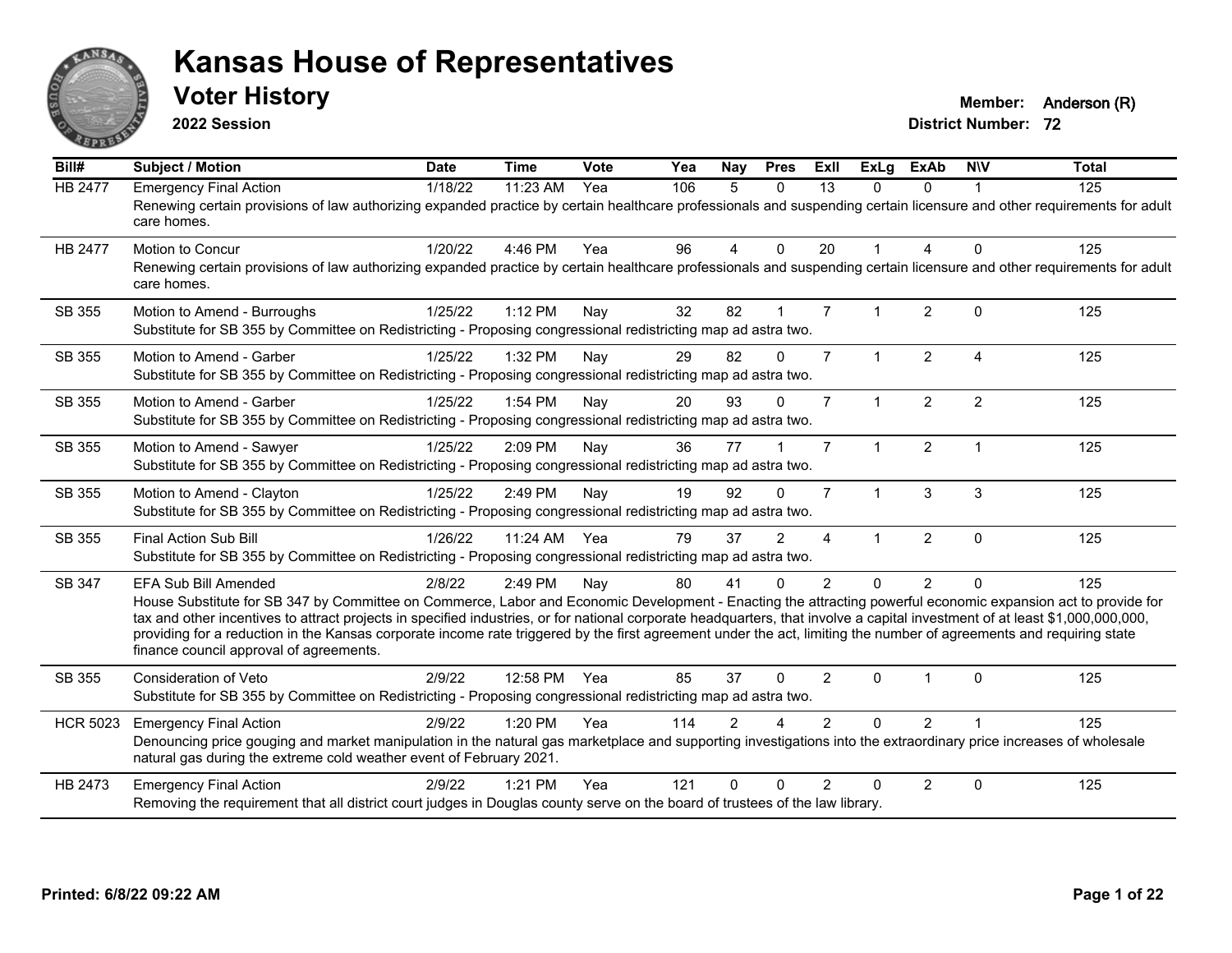

**2022 Session**

**Voter History Member:** Anderson (R)

| Bill#           | <b>Subject / Motion</b>                                                                                                                                                                                                                                                              | Date    | <b>Time</b> | Vote | Yea | <b>Nav</b> | <b>Pres</b> | ExIl           | <b>ExLg</b>  | <b>ExAb</b>    | <b>NIV</b>     | <b>Total</b> |
|-----------------|--------------------------------------------------------------------------------------------------------------------------------------------------------------------------------------------------------------------------------------------------------------------------------------|---------|-------------|------|-----|------------|-------------|----------------|--------------|----------------|----------------|--------------|
| <b>HB 2490</b>  | <b>Emergency Final Action</b><br>Authorizing the state treasurer to determine account owners and designated beneficiaries for an ABLE savings account, adding who may open such an account and<br>requiring compliance with the federal internal revenue code.                       | 2/9/22  | 1:22 PM     | Yea  | 118 | 3          | $\Omega$    | $\mathfrak{p}$ | 0            | $\mathcal{P}$  | $\Omega$       | 125          |
| HB 2480         | <b>Final Action</b><br>Amending the public water supply project loan program's definition of "project" to remove the definition's current exclusion of projects that are<br>related to the diversion or transportation of water acquired through a water transfer.                   | 2/15/22 | 11:59 PM    | Yea  | 118 | $\Omega$   | $\Omega$    | 3              | $\Omega$     | $\overline{2}$ | $\overline{2}$ | 125          |
| HB 2564         | <b>Final Action</b><br>Updating the version of risk-based capital instructions in effect.                                                                                                                                                                                            | 2/15/22 | 11:59 PM    | Yea  | 118 | $\Omega$   | $\Omega$    | 3              | $\mathbf{0}$ | $\overline{2}$ | $\overline{2}$ | 125          |
| HB 2489         | <b>Final Action Amended</b><br>Amending provisions of the technology-enabled fiduciary financial institutions act relating to fees and assessments, examinations, disclosures to consumers and<br>requiring such institutions to be mandatory reporters for purposes of elder abuse. | 2/16/22 | $11:17$ AM  | Yea  | 120 | $\Omega$   | $\Omega$    |                | $\Omega$     | 3              |                | 125          |
| HB 2537         | <b>Final Action</b><br>Requiring the insurance department to hold a hearing in cases involving an order under the Kansas administrative procedure act.                                                                                                                               | 2/16/22 | 11:19 AM    | Yea  | 120 | $\Omega$   |             |                | 0            | 3              | $\Omega$       | 125          |
| SB 337          | <b>Final Action</b><br>Converting the conditional charter issued for the pilot program under the technology-enabled fiduciary financial institutions act to a full fiduciary financial institution<br>charter.                                                                       | 2/16/22 | 11:20 AM    | Yea  | 119 |            |             |                | $\Omega$     | 3              | $\Omega$       | 125          |
| <b>HCR 5014</b> | Motion to Recommend for Passage<br>Proposing a constitutional amendment that provides for legislative oversight of rules and regulations adopted by executive branch agencies and officials.                                                                                         | 2/16/22 | 12:30 PM    | Yea  | 77  | 42         | $\Omega$    |                | $\Omega$     | 2              | 3              | 125          |
| HB 2560         | <b>Final Action</b><br>Extending certain penalties, fees and maximum amounts of fees and the expiration dates of certain programs of the Kansas department of agriculture.                                                                                                           | 2/17/22 | 12:25 PM    | Yea  | 101 | 11         | $\Omega$    |                | $\Omega$     | 11             |                | 125          |
| HB 2591         | <b>Final Action</b><br>Repealing the state general fund and conservation fee fund transfers to the abandoned oil and gas well fund.                                                                                                                                                  | 2/17/22 | 12:27 PM    | Yea  | 112 | $\Omega$   | $\Omega$    |                | $\Omega$     | 11             |                | 125          |
| <b>HCR 5014</b> | <b>Final Action</b><br>Proposing a constitutional amendment that provides for legislative oversight of rules and regulations adopted by executive branch agencies and officials.                                                                                                     | 2/17/22 | 12:43 PM    | Yea  | 80  | 33         | $\Omega$    |                | $\Omega$     | 11             | $\Omega$       | 125          |
| HB 2540         | <b>Emergency Final Action</b><br>Authorizing the construction of a memorial honoring Kansas gold star families.                                                                                                                                                                      | 2/17/22 | 12:45 PM    | Yea  | 113 | 0          | $\Omega$    |                | $\Omega$     | 11             | $\mathbf{0}$   | 125          |
| HB 2458         | <b>Emergency Final Action</b><br>Designating a portion of U.S. highway 56 as the PFC Shane Austin memorial highway.                                                                                                                                                                  | 2/17/22 | 12:47 PM    | Yea  | 113 | $\Omega$   | $\Omega$    | $\overline{1}$ | $\Omega$     | 11             | $\Omega$       | 125          |
| HB 2476         | <b>Emergency Final Action</b><br>Providing for the silver star and bronze star distinctive license plates.                                                                                                                                                                           | 2/17/22 | 12:48 PM    | Yea  | 113 | $\Omega$   | $\Omega$    | $\overline{1}$ | 0            | 11             | $\Omega$       | 125          |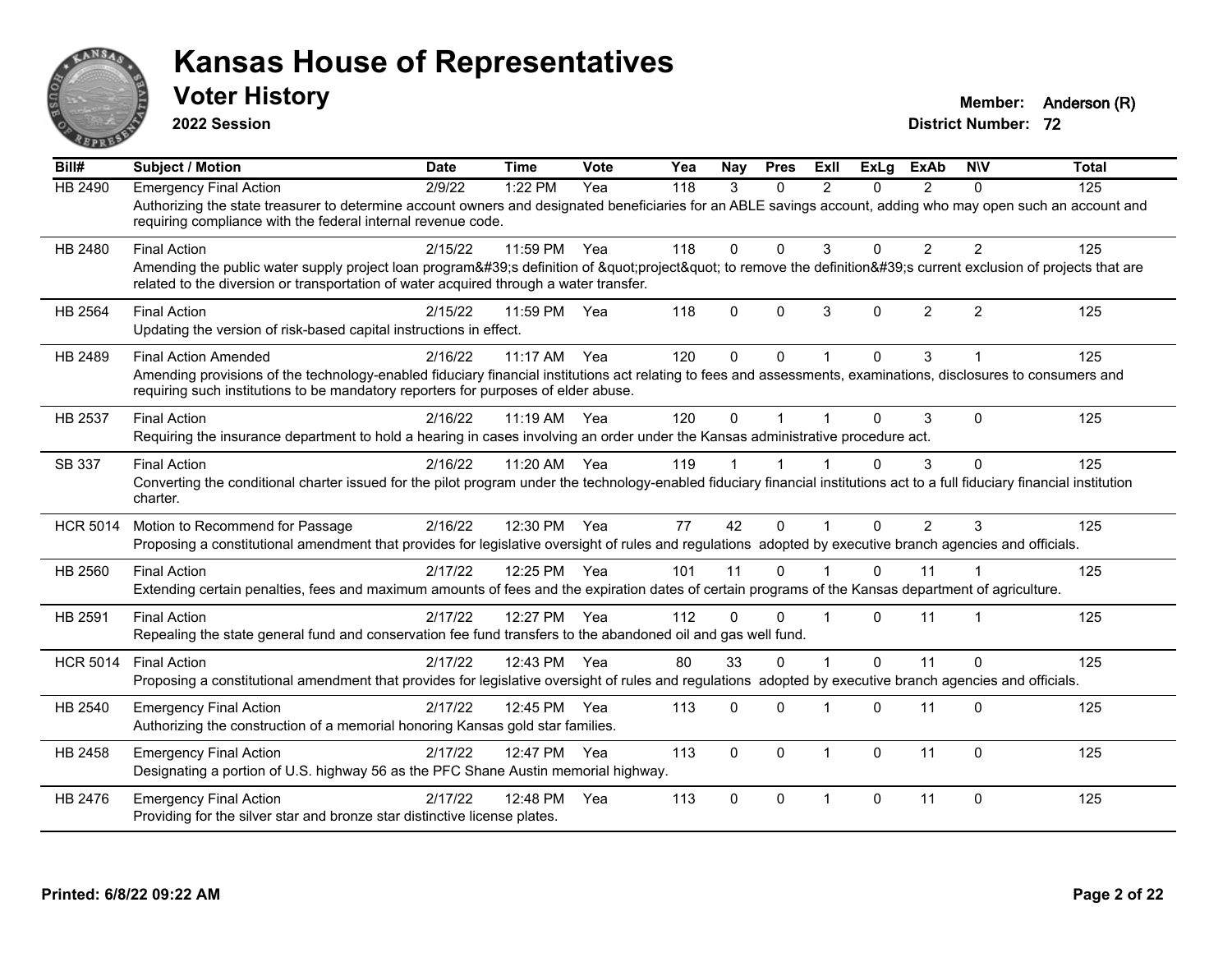

**2022 Session**

**Voter History Member:** Anderson (R)

| Bill#           | <b>Subject / Motion</b>                                                                                                                                                                                                                                                                                                                                                                                                                                         | <b>Date</b> | <b>Time</b>  | Vote | Yea | <b>Nay</b>   | <b>Pres</b>  | ExII                    | <b>ExLg</b> | <b>ExAb</b>    | <b>NIV</b>   | <b>Total</b> |
|-----------------|-----------------------------------------------------------------------------------------------------------------------------------------------------------------------------------------------------------------------------------------------------------------------------------------------------------------------------------------------------------------------------------------------------------------------------------------------------------------|-------------|--------------|------|-----|--------------|--------------|-------------------------|-------------|----------------|--------------|--------------|
| <b>HB 2478</b>  | <b>Emergency Final Action</b><br>Designating a portion of United States highway 166 as the SGT Evan S Parker memorial highway.                                                                                                                                                                                                                                                                                                                                  | 2/17/22     | 12:49 PM     | Yea  | 113 | $\Omega$     | $\Omega$     | $\overline{1}$          | $\Omega$    | 11             | $\Omega$     | 125          |
| <b>HCR 5014</b> | <b>Final Action</b><br>Proposing a constitutional amendment that provides for legislative oversight of rules and regulations adopted by executive branch agencies and officials.                                                                                                                                                                                                                                                                                | 2/21/22     | 11:45 AM     | Yea  | 85  | 39           | $\mathbf 0$  | $\overline{\mathbf{1}}$ | $\Omega$    | $\Omega$       | $\Omega$     | 125          |
| HB 2517         | <b>Final Action Amended</b><br>Transferring the responsibility to certify drug abuse treatment providers that participate in the certified drug abuse treatment program from the department of corrections<br>to the Kansas sentencing commission.                                                                                                                                                                                                              | 2/22/22     | 10:49 AM Yea |      | 120 | $\Omega$     | $\Omega$     | $\mathcal{P}$           | 0           | 3              | $\Omega$     | 125          |
| <b>HB 2594</b>  | <b>Final Action Amended</b><br>Exempting certain modifications on antique vehicles from vehicle identification number offense seizures and dispositions.                                                                                                                                                                                                                                                                                                        | 2/22/22     | 10:50 AM Yea |      | 120 | $\mathbf{0}$ | $\Omega$     | $\mathfrak{p}$          | 0           | 3              | $\mathbf 0$  | 125          |
| HB 2607         | <b>Final Action Amended</b><br>Clarifying the time limitations for habeas corpus claims.                                                                                                                                                                                                                                                                                                                                                                        | 2/22/22     | 10:51 AM     | Yea  | 120 | $\mathbf{0}$ | $\Omega$     | $\mathfrak{p}$          | $\Omega$    | 3              | $\Omega$     | 125          |
| HB 2299         | Motion to Amend - Fairchild<br>Allowing a search warrant to be executed within 10 days from the date of issuance.                                                                                                                                                                                                                                                                                                                                               | 2/22/22     | 3:16 PM      | Nay  | 35  | 84           | $\mathbf 0$  | $\overline{2}$          | 0           | 3              | $\mathbf{1}$ | 125          |
| HB 2703         | Motion to Amend - Clayton<br>Making changes to employment security law provisions regarding the employment security fund and employer contribution rates, the definition of employment to<br>conform with federal law and various updates to the my reemployment plan program, including making the program mandatory with certain exceptions, and providing<br>that the secretary of commerce may require participation by claimants in reemployment services. | 2/22/22     | 4:17 PM      | Nay  | 37  | 80           | $\mathbf 0$  | 2                       | 0           | 3              | 3            | 125          |
| HB 2525         | Motion to Recommend for Passage<br>Removing non-cooperation with child support from requirements for food and child care assistance eligibility and exempting adults enrolled in school from the 20-hour-<br>per-week work requirement for child care assistance eligibility for a limited time.                                                                                                                                                                | 2/22/22     | 5:17 PM      | Nay  | 53  | 66           | $\Omega$     | $\mathcal{P}$           | $\Omega$    | 3              |              | 125          |
| HB 2110         | <b>Final Action Amended</b><br>Requiring insurance coverage for PANS and PANDAS by the state health care benefits program and requiring the state employee health care commission to submit an<br>impact report on such coverage to the legislature.                                                                                                                                                                                                            | 2/23/22     | 10:21 AM Yea |      | 113 | 8            | $\Omega$     | 3                       | $\Omega$    | 1              | $\Omega$     | 125          |
| HB 2299         | <b>Final Action Amended</b><br>Allowing a search warrant to be executed within 10 days from the date of issuance.                                                                                                                                                                                                                                                                                                                                               | 2/23/22     | 10:22 AM     | Yea  | 119 | 2            | $\Omega$     | 3                       | $\Omega$    | 1              | $\Omega$     | 125          |
| HB 2386         | <b>Final Action Amended</b><br>Establishing requirements for the payment and reimbursement of dental services by a dental benefit plan.                                                                                                                                                                                                                                                                                                                         | 2/23/22     | 10:23 AM     | Yea  | 118 | 3            | $\mathbf{0}$ | 3                       | 0           | 1              | $\mathbf 0$  | 125          |
| HB 2456         | <b>Final Action Amended</b><br>Establishing the Kansas kids lifetime combination hunting and fishing license.                                                                                                                                                                                                                                                                                                                                                   | 2/23/22     | 10:24 AM     | Yea  | 117 | 4            | $\mathbf{0}$ | 3                       | $\Omega$    | $\overline{1}$ | $\mathbf 0$  | 125          |
| HB 2481         | <b>Final Action</b><br>Authorizing KP&F participating service credit purchase for certain in-state nonfederal governmental employment.                                                                                                                                                                                                                                                                                                                          | 2/23/22     | 10:25 AM     | Yea  | 121 | $\Omega$     | $\Omega$     | 3                       | 0           |                | $\mathbf 0$  | 125          |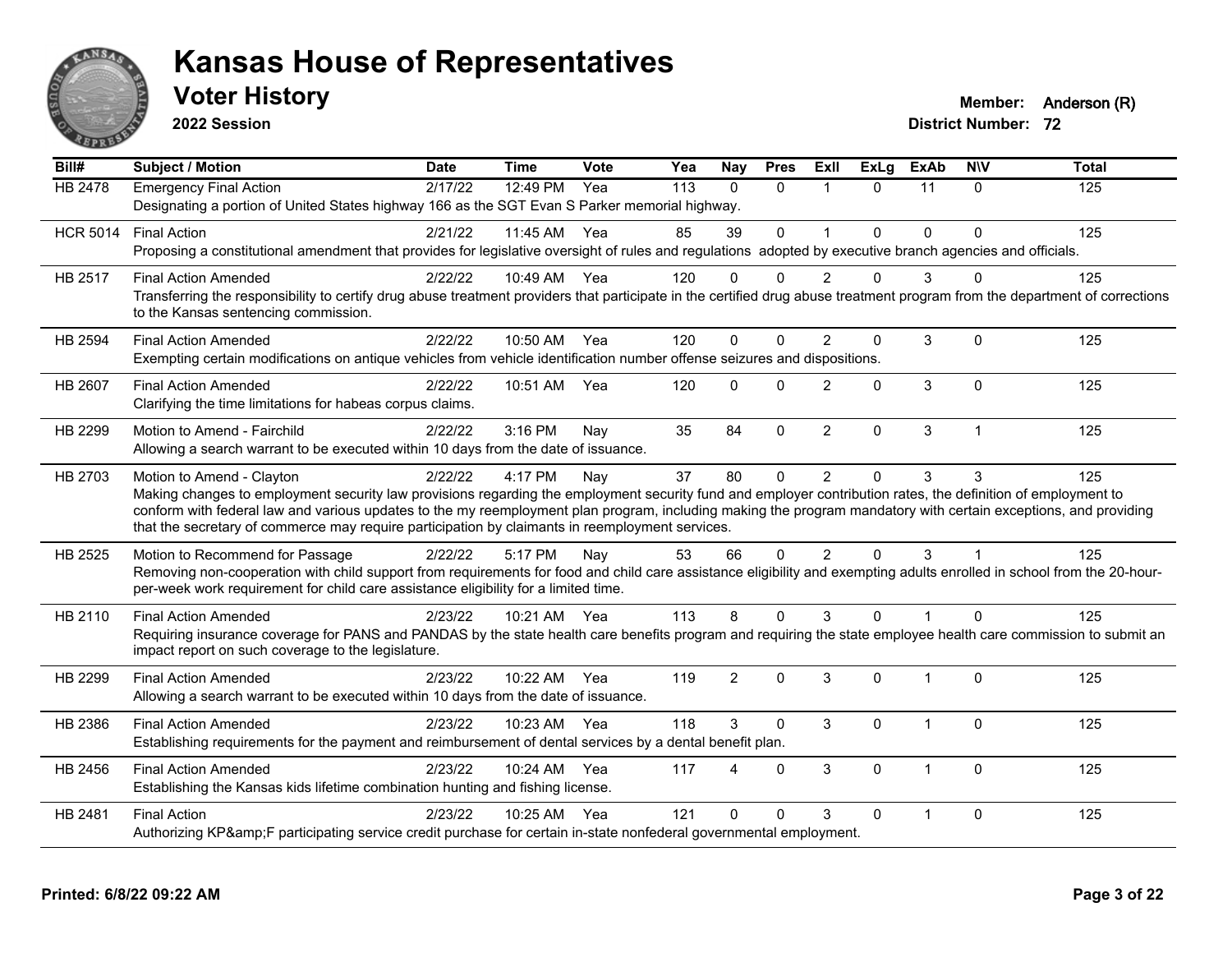

**2022 Session**

**Voter History Member:** Anderson (R)

| Bill#   | <b>Subject / Motion</b>                                                                                                                                                                                                                                                                                                                             | <b>Date</b> | <b>Time</b>  | Vote | Yea | <b>Nay</b>  | <b>Pres</b>  | Exll | <b>ExLg</b>  | <b>ExAb</b>  | <b>NIV</b>   | <b>Total</b> |
|---------|-----------------------------------------------------------------------------------------------------------------------------------------------------------------------------------------------------------------------------------------------------------------------------------------------------------------------------------------------------|-------------|--------------|------|-----|-------------|--------------|------|--------------|--------------|--------------|--------------|
| HB 2483 | <b>Final Action</b>                                                                                                                                                                                                                                                                                                                                 | 2/23/22     | 10:26 AM     | Yea  | 105 | 16          | $\Omega$     | 3    | $\Omega$     |              | $\Omega$     | 125          |
|         | Providing for the daughters of the American revolution distinctive license plate.                                                                                                                                                                                                                                                                   |             |              |      |     |             |              |      |              |              |              |              |
| HB 2496 | <b>Final Action</b>                                                                                                                                                                                                                                                                                                                                 | 2/23/22     | 10:27 AM     | Yea  | 121 | $\mathbf 0$ | $\mathbf{0}$ | 3    | $\Omega$     | $\mathbf{1}$ | $\Omega$     | 125          |
|         | Enacting the uniform family law arbitration act.                                                                                                                                                                                                                                                                                                    |             |              |      |     |             |              |      |              |              |              |              |
| HB 2508 | <b>Final Action</b>                                                                                                                                                                                                                                                                                                                                 | 2/23/22     | 10:28 AM     | Yea  | 115 | $\,6$       | $\mathbf 0$  | 3    | $\mathbf{0}$ | $\mathbf{1}$ | $\mathbf{0}$ | 125          |
|         | Requiring retention of fingerprints by the Kansas bureau of investigation for participation in the federal rap back program.                                                                                                                                                                                                                        |             |              |      |     |             |              |      |              |              |              |              |
| HB 2510 | <b>Final Action</b>                                                                                                                                                                                                                                                                                                                                 | 2/23/22     | 10:29 AM Yea |      | 120 |             | $\Omega$     | 3    | $\Omega$     |              | $\Omega$     | 125          |
|         | Updating certain investment limitation requirements to provide increased options for Kansas domiciled life insurance companies investing in equity interests and<br>preferred stock.                                                                                                                                                                |             |              |      |     |             |              |      |              |              |              |              |
| HB 2515 | <b>Final Action</b>                                                                                                                                                                                                                                                                                                                                 | 2/23/22     | 10:30 AM Yea |      | 120 |             | $\Omega$     | 3    | $\Omega$     |              | $\Omega$     | 125          |
|         | Creating a mechanism to seek relief from the Kansas offender registration act requirements for drug offenders and allowing expungement of offenses when such relief is                                                                                                                                                                              |             |              |      |     |             |              |      |              |              |              |              |
|         | granted.                                                                                                                                                                                                                                                                                                                                            |             |              |      |     |             |              |      |              |              |              |              |
| HB 2516 | <b>Final Action</b>                                                                                                                                                                                                                                                                                                                                 | 2/23/22     | 10:32 AM     | Yea  | 121 | $\mathbf 0$ | $\mathbf{0}$ | 3    | $\mathbf{0}$ | $\mathbf{1}$ | $\mathbf{0}$ | 125          |
|         | Requiring an offender who raises error in such offender's criminal history calculation for the first time on appeal to show prejudicial error, requiring the journal entry<br>used to establish criminal history to be attached to the criminal history worksheet and authorizing the court to correct an illegal sentence while a direct appeal is |             |              |      |     |             |              |      |              |              |              |              |
|         | pending.                                                                                                                                                                                                                                                                                                                                            |             |              |      |     |             |              |      |              |              |              |              |
| HB 2529 | <b>Final Action</b>                                                                                                                                                                                                                                                                                                                                 | 2/23/22     | 10:33 AM Yea |      | 120 |             | $\Omega$     | 3    | $\Omega$     | $\mathbf 1$  | $\Omega$     | 125          |
|         | Allowing veteran license plate applicants to use either a DD214 form, a military veteran identification card or veteran health identification card for proof of veteran status.                                                                                                                                                                     |             |              |      |     |             |              |      |              |              |              |              |
| HB 2547 | <b>Final Action Amended</b>                                                                                                                                                                                                                                                                                                                         | 2/23/22     | 10:34 AM Yea |      | 120 |             | $\Omega$     | 3    | $\Omega$     |              | $\Omega$     | 125          |
|         | Authorizing technology-enabled fiduciary financial institution insurance companies within the captive insurance act and providing for the requirements and operations                                                                                                                                                                               |             |              |      |     |             |              |      |              |              |              |              |
|         | thereof.                                                                                                                                                                                                                                                                                                                                            |             |              |      |     |             |              |      |              |              |              |              |
| HB 2559 | <b>Final Action Amended</b>                                                                                                                                                                                                                                                                                                                         | 2/23/22     | 10:38 AM Yea |      | 83  | 37          |              | 3    | $\Omega$     |              | $\Omega$     | 125          |
|         | Creating the Kansas cotton boll weevil program and requiring the program to levy an assessment upon Kansas produced cotton and monitor and mitigate the risk of boll                                                                                                                                                                                |             |              |      |     |             |              |      |              |              |              |              |
|         | weevils.                                                                                                                                                                                                                                                                                                                                            |             |              |      |     |             |              |      |              |              |              |              |
| HB 2563 | <b>Final Action Amended</b>                                                                                                                                                                                                                                                                                                                         | 2/23/22     | 10:39 AM Yea |      | 113 | 8           | $\Omega$     | 3    | $\Omega$     | $\mathbf{1}$ | $\Omega$     | 125          |
|         | Concerning the Kansas seed law and the commercial industrial hemp act; relating to labeling; seeds treated with certain substances; definitions; labeling; unlawful<br>actions; certain registrations; inspections; live plant dealers; and testing services.                                                                                       |             |              |      |     |             |              |      |              |              |              |              |
|         |                                                                                                                                                                                                                                                                                                                                                     |             |              |      |     |             |              |      |              |              |              |              |
| HB 2567 | <b>Final Action Amended</b>                                                                                                                                                                                                                                                                                                                         | 2/23/22     | 10:41 AM Yea |      | 114 | 6           |              | 3    | $\Omega$     |              | 0            | 125          |
|         | Increasing certain registration and title fees on vehicles for services performed by county treasurers and the division of vehicles and decreasing certain fees related to<br>administrative costs and disposition of such fees.                                                                                                                    |             |              |      |     |             |              |      |              |              |              |              |
|         |                                                                                                                                                                                                                                                                                                                                                     |             | 10:43 AM     |      | 118 | 3           | $\Omega$     | 3    | $\Omega$     |              | $\Omega$     | 125          |
| HB 2568 | <b>Final Action</b><br>Amending the Kansas mortgage business act by providing for mortgage business work at remote locations, license and registration renewal or reinstatement                                                                                                                                                                     | 2/23/22     |              | Yea  |     |             |              |      |              |              |              |              |
|         | procedures, surety bond requirements and evidence of solvency and net worth and requiring notice when adding or closing branch offices.                                                                                                                                                                                                             |             |              |      |     |             |              |      |              |              |              |              |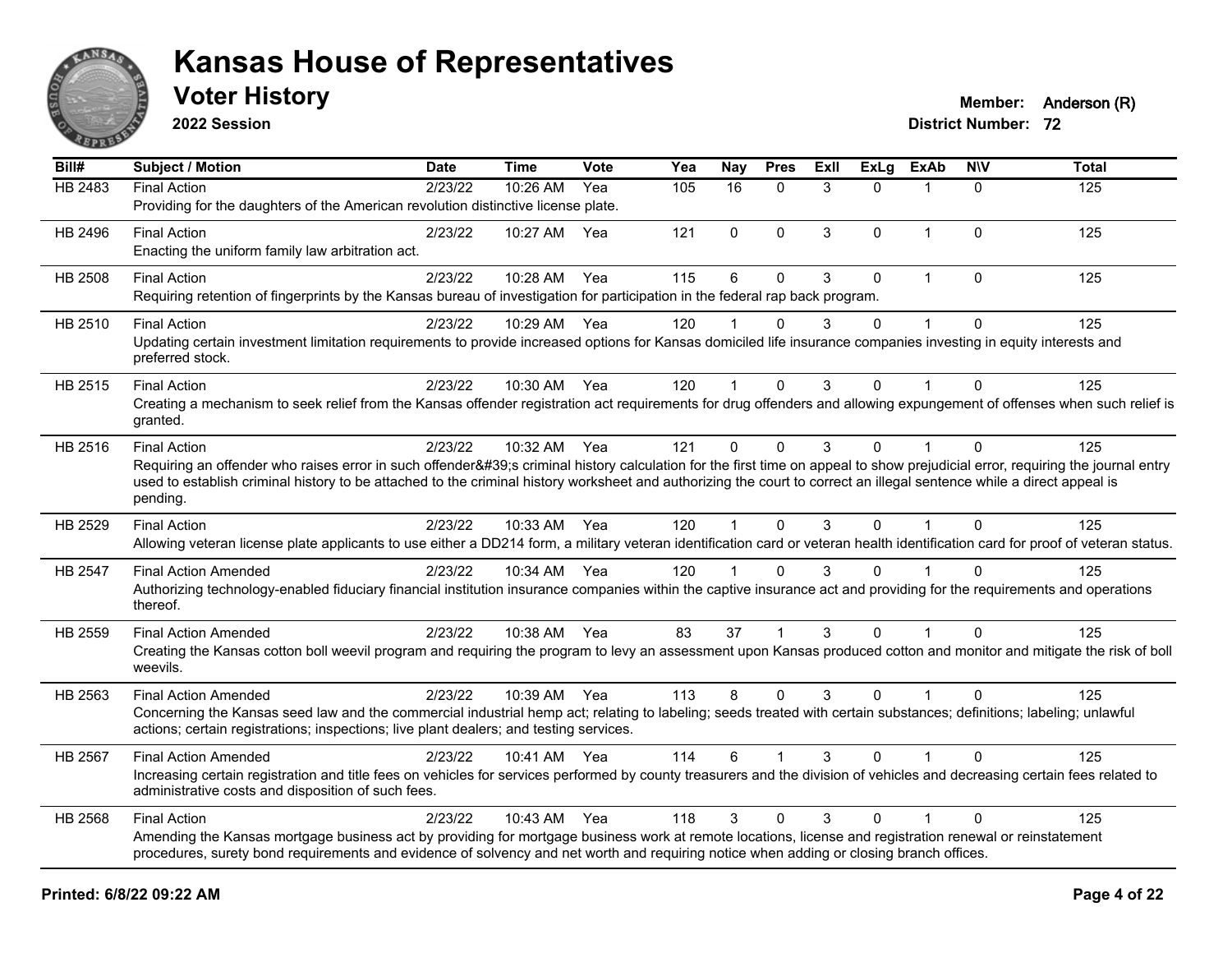

**2022 Session**

**Voter History Member:** Anderson (R)

| Bill#           | <b>Subject / Motion</b>                                                                                                                                                                                                                                                                                                                                                                                                                                   | <b>Date</b> | <b>Time</b> | Vote | Yea | Nay         | <b>Pres</b>  | <b>ExII</b>    | <b>ExLg</b>  | <b>ExAb</b>    | <b>NIV</b> | <b>Total</b> |
|-----------------|-----------------------------------------------------------------------------------------------------------------------------------------------------------------------------------------------------------------------------------------------------------------------------------------------------------------------------------------------------------------------------------------------------------------------------------------------------------|-------------|-------------|------|-----|-------------|--------------|----------------|--------------|----------------|------------|--------------|
| <b>HB 2574</b>  | <b>Final Action</b><br>Establishing a time limitation for awarding compensation for mental health counseling and increasing certain compensation award amounts by the crime victims<br>compensation board.                                                                                                                                                                                                                                                | 2/23/22     | 10:43 AM    | Yea  | 121 | $\Omega$    | $\Omega$     | 3              | $\Omega$     | 1              | 0          | 125          |
| HB 2579         | <b>Final Action Amended</b><br>Requiring electronic filing of campaign reports by candidates for state office unless an exemption is granted for cause.                                                                                                                                                                                                                                                                                                   | 2/23/22     | 10:45 AM    | Yea  | 90  | 31          | $\Omega$     | 3              | $\Omega$     | $\mathbf 1$    | $\Omega$   | 125          |
| HB 2595         | <b>Final Action</b><br>Making certain antique vehicle titling procedures applicable to vehicles having a model year of 1960 or later instead of 1950 or later.                                                                                                                                                                                                                                                                                            | 2/23/22     | 10:46 AM    | Yea  | 121 | $\Omega$    | $\Omega$     | 3              | $\mathbf{0}$ | $\mathbf{1}$   | $\Omega$   | 125          |
| HB 2597         | <b>Final Action</b><br>Providing for four distinctive license plates for the Kansas department of wildlife and parks.                                                                                                                                                                                                                                                                                                                                     | 2/23/22     | 10:47 AM    | Yea  | 116 | 5           | $\mathbf 0$  | 3              | $\Omega$     | 1              | $\Omega$   | 125          |
| <b>HB 2608</b>  | <b>Final Action</b><br>Removing provisions authorizing criminal restitution to be enforced as a civil judgment and authorizing judicial districts to contract for collection services for criminal<br>restitution.                                                                                                                                                                                                                                        | 2/23/22     | 10:48 AM    | Yea  | 117 | 4           | 0            | 3              | $\mathbf{0}$ | 1              | 0          | 125          |
| HB 2633         | <b>Final Action Amended</b><br>Providing for the city of Hutchinson distinctive license plate.                                                                                                                                                                                                                                                                                                                                                            | 2/23/22     | 10:49 AM    | Yea  | 108 | 13          | $\Omega$     | 3              | $\Omega$     | $\mathbf{1}$   | $\Omega$   | 125          |
| <b>HB 2654</b>  | <b>Final Action</b><br>Providing guidance to determine how offenders under the supervision of two or more supervision agency can have supervision consolidated into one agency.                                                                                                                                                                                                                                                                           | 2/23/22     | 10:50 AM    | Yea  | 121 | $\Omega$    | $\Omega$     | 3              | $\Omega$     | $\mathbf{1}$   | 0          | 125          |
| <b>HB 2688</b>  | <b>Final Action Amended</b><br>Requiring that licensed farm wineries be issued a cereal malt beverage retailer license if the statutory requirements for such retailer license are satisfied.                                                                                                                                                                                                                                                             | 2/23/22     | 10:52 AM    | Yea  | 116 | 5           | $\mathbf{0}$ | 3              | $\Omega$     | 1              | 0          | 125          |
| HB 2703         | <b>Final Action</b><br>Making changes to employment security law provisions regarding the employment security fund and employer contribution rates, the definition of employment to<br>conform with federal law and various updates to the my reemployment plan program, including making the program mandatory with certain exceptions, and providing<br>that the secretary of commerce may require participation by claimants in reemployment services. | 2/23/22     | 10:53 AM    | Yea  | 121 | $\Omega$    | O            | 3              | 0            |                | ∩          | 125          |
| <b>HCR 5022</b> | <b>Final Action Amended</b><br>Proposing a constitutional amendment requiring that a sheriff be elected in each county; exception.                                                                                                                                                                                                                                                                                                                        | 2/23/22     | 10:56 AM    | Yea  | 97  | 24          | $\mathbf{0}$ | 3              | $\mathbf 0$  | $\mathbf 1$    | $\Omega$   | 125          |
| <b>HCR 5030</b> | <b>Emergency Final Action</b><br>Recognizing the growing problem of antisemitism in the United States.                                                                                                                                                                                                                                                                                                                                                    | 2/23/22     | 11:36 AM    | Yea  | 121 | 0           | $\mathbf 0$  | 3              | $\Omega$     | $\mathbf 1$    | $\Omega$   | 125          |
| HB 2605         | <b>Emergency Final Action Amended</b><br>Increasing the rural population requirement maximum for the veterinary training program for rural Kansas and creating a food animal percentage requirement that may<br>be fulfilled in lieu thereof.                                                                                                                                                                                                             | 2/23/22     | 11:37 AM    | Yea  | 115 | 6           | $\mathbf{0}$ | 3              | $\Omega$     |                | $\Omega$   | 125          |
| SB 358          | <b>Emergency Final Action</b><br>Amending the public water supply project loan program's definition of "project" to remove the definition's current exclusion of projects that are<br>related to the diversion or transportation of water acquired through a water transfer.                                                                                                                                                                              | 3/2/22      | 11:40 AM    | Yea  | 121 | $\mathbf 0$ | $\mathbf 0$  | $\overline{2}$ | $\mathbf 0$  | $\overline{1}$ | 1          | 125          |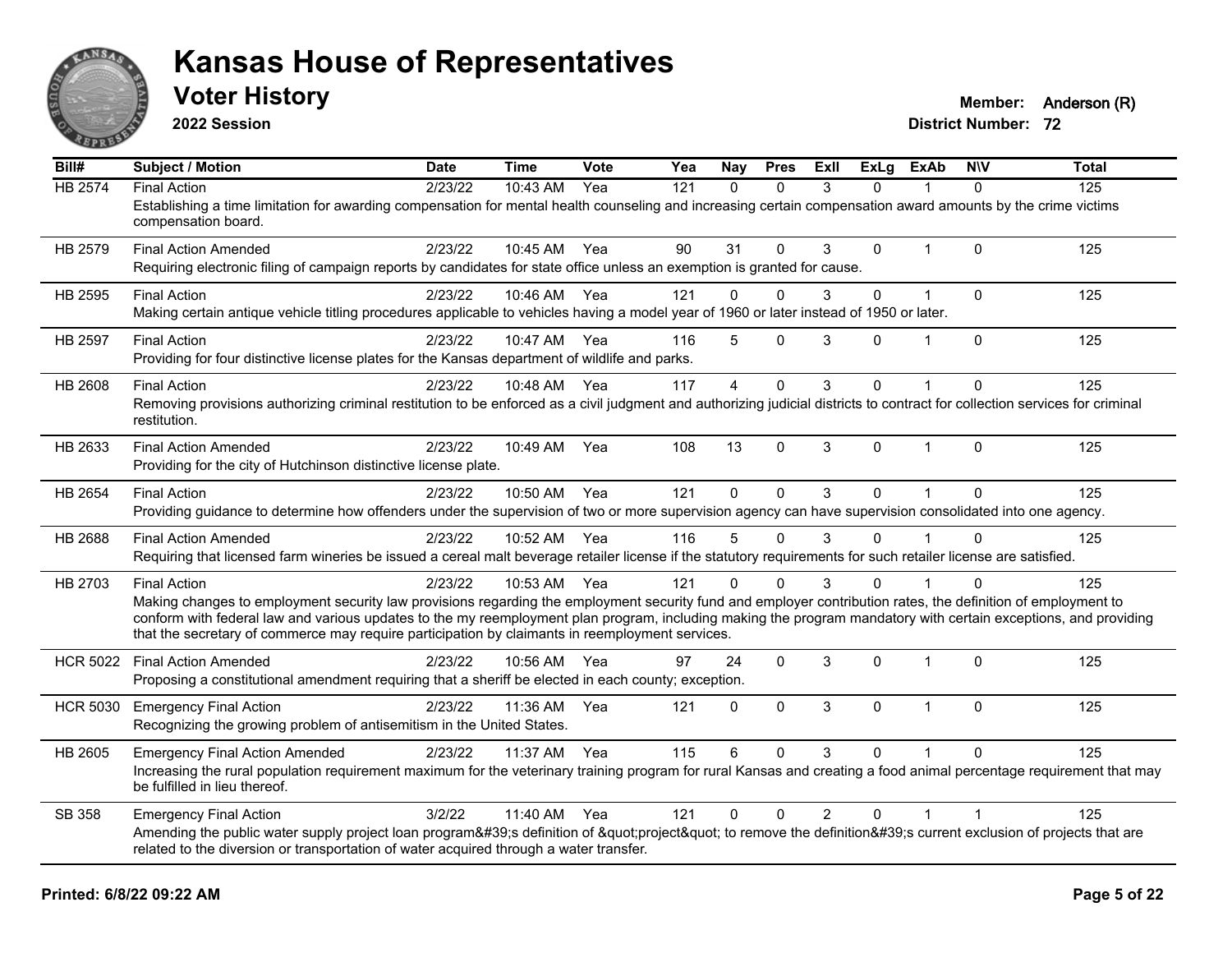

**2022 Session**

**Voter History Member:** Anderson (R)

| Bill#           | <b>Subject / Motion</b>                                                                                                                                                                                                                                                                     | <b>Date</b> | <b>Time</b>  | Vote | Yea | Nay      | <b>Pres</b>  | <b>ExII</b>            | <b>ExLg</b> | <b>ExAb</b>    | <b>NIV</b>     | <b>Total</b> |
|-----------------|---------------------------------------------------------------------------------------------------------------------------------------------------------------------------------------------------------------------------------------------------------------------------------------------|-------------|--------------|------|-----|----------|--------------|------------------------|-------------|----------------|----------------|--------------|
| SB 101          | <b>EFA Sub Bill Amended</b>                                                                                                                                                                                                                                                                 | 3/2/22      | 11:41 AM     | Yea  | 86  | 35       | $\Omega$     | 2                      | $\Omega$    | $\mathbf 1$    |                | 125          |
|                 | House Substitute for SB 101 by Committee on Transportation - Approving the operation and use of electric-assisted bicycles and regulating the use thereof.                                                                                                                                  |             |              |      |     |          |              |                        |             |                |                |              |
| SB 62           | <b>Emergency Final Action Amended</b>                                                                                                                                                                                                                                                       | 3/2/22      | 11:42 AM     | Yea  | 115 | 6        | $\Omega$     | 2                      | $\Omega$    | 1              | -1             | 125          |
|                 | Amending the standards for school-administered vision screenings for students, establishing the Kansas children's vision health and school readiness commission<br>and allowing schools to maintain emergency albuterol kits.                                                               |             |              |      |     |          |              |                        |             |                |                |              |
| <b>HCR 5027</b> | Motion to Amend - Hoye                                                                                                                                                                                                                                                                      | 3/8/22      | 12:06 PM     | Nav  | 35  | 84       | $\mathbf 1$  | 2                      | $\Omega$    | $\mathbf 1$    | $\overline{2}$ | 125          |
|                 | Applying to the Congress of the United States to call a convention of the states.                                                                                                                                                                                                           |             |              |      |     |          |              |                        |             |                |                |              |
| <b>HCR 5027</b> | Motion to Amend - Houser                                                                                                                                                                                                                                                                    | 3/8/22      | 12:23 PM     | Yea  | 64  | 53       | $\mathbf 0$  | $\overline{2}$         | $\Omega$    | $\overline{2}$ | $\overline{4}$ | 125          |
|                 | Applying to the Congress of the United States to call a convention of the states.                                                                                                                                                                                                           |             |              |      |     |          |              |                        |             |                |                |              |
| <b>HCR 5027</b> | Motion to Amend - Ruiz, S.                                                                                                                                                                                                                                                                  | 3/8/22      | 12:50 PM     | Nav  | 33  | 83       | $\mathbf{0}$ | $\overline{2}$         | $\Omega$    | $\overline{2}$ | 5              | 125          |
|                 | Applying to the Congress of the United States to call a convention of the states.                                                                                                                                                                                                           |             |              |      |     |          |              |                        |             |                |                |              |
| <b>HCR 5027</b> | Motion to Recommend for Passage                                                                                                                                                                                                                                                             | 3/8/22      | $1:31$ PM    | Yea  | 78  | 42       | $\Omega$     | $\overline{2}$         | $\Omega$    | $\overline{2}$ | $\overline{1}$ | 125          |
|                 | Applying to the Congress of the United States to call a convention of the states.                                                                                                                                                                                                           |             |              |      |     |          |              |                        |             |                |                |              |
| HB 2710         | <b>Final Action</b>                                                                                                                                                                                                                                                                         | 3/9/22      | 11:13 AM     | Yea  | 116 | 3        | $\mathbf 0$  | 4                      | 0           | $\overline{2}$ | $\mathbf{0}$   | 125          |
|                 | Increasing the percentage of alcohol by volume allowed to not more than 16% for domestic table wine and the domestic fortified wine threshold to more than 16%<br>alcohol by volume.                                                                                                        |             |              |      |     |          |              |                        |             |                |                |              |
| HB 2548         | <b>Final Action Amended</b>                                                                                                                                                                                                                                                                 | 3/9/22      | $11:14$ AM   | Yea  | 116 | 3        | $\Omega$     | 4                      | $\Omega$    | $\overline{2}$ | $\Omega$       | 125          |
|                 | Implementing additional reporting requirements for informational technology projects and state agencies and requiring additional information technology security training<br>and status reports.                                                                                            |             |              |      |     |          |              |                        |             |                |                |              |
| <b>HCR 5027</b> | <b>Final Action Amended</b>                                                                                                                                                                                                                                                                 | 3/9/22      | 11:22 AM     | Yea  | 76  | 43       | $\mathbf{0}$ | $\boldsymbol{\Lambda}$ | $\Omega$    | $\overline{2}$ | $\Omega$       | 125          |
|                 | Applying to the Congress of the United States to call a convention of the states.                                                                                                                                                                                                           |             |              |      |     |          |              |                        |             |                |                |              |
| SB 421          | Motion to Amend - Xu                                                                                                                                                                                                                                                                        | 3/9/22      | 12:22 PM Nay |      | 38  | 79       | $\Omega$     | 4                      | $\Omega$    | $\overline{2}$ | $\overline{2}$ | 125          |
|                 | Transferring \$253,866,022 from the state general fund to the Kansas public employees retirement fund during fiscal year 2022 and eliminating certain level-dollar<br>KPERS employer contribution payments.                                                                                 |             |              |      |     |          |              |                        |             |                |                |              |
|                 |                                                                                                                                                                                                                                                                                             |             |              |      |     |          |              |                        |             |                |                |              |
| SB <sub>2</sub> | <b>Emergency Final Action Amended</b><br>Allowing consumption of beer, wine or other alcoholic liquor on theKansas state fairgrounds; increasing the number of temporary permits an applicantmay receive from                                                                               | 3/9/22      | 1:18 PM      | Yea  | 87  | 31       | $\Omega$     | $\overline{4}$         | $\Omega$    | $\overline{2}$ | $\overline{1}$ | 125          |
|                 | four to 12 permits per year; limiting what cities, counties ortownships may charge for a temporary permit to not more than \$25 per day; andcrediting a portion of moneys<br>collected from the liquor drink tax and theliquor enforcement tax to the state fair capital improvements fund. |             |              |      |     |          |              |                        |             |                |                |              |
| HB 2462         | <b>Emergency Final Action</b>                                                                                                                                                                                                                                                               | 3/9/22      | $1:19$ PM    | Yea  | 118 | $\Omega$ | $\Omega$     | Δ                      | $\Omega$    | $\overline{2}$ | $\mathbf 1$    | 125          |
|                 | Removing the standing committee membership requirements for members of the joint committee on state-tribal relations.                                                                                                                                                                       |             |              |      |     |          |              |                        |             |                |                |              |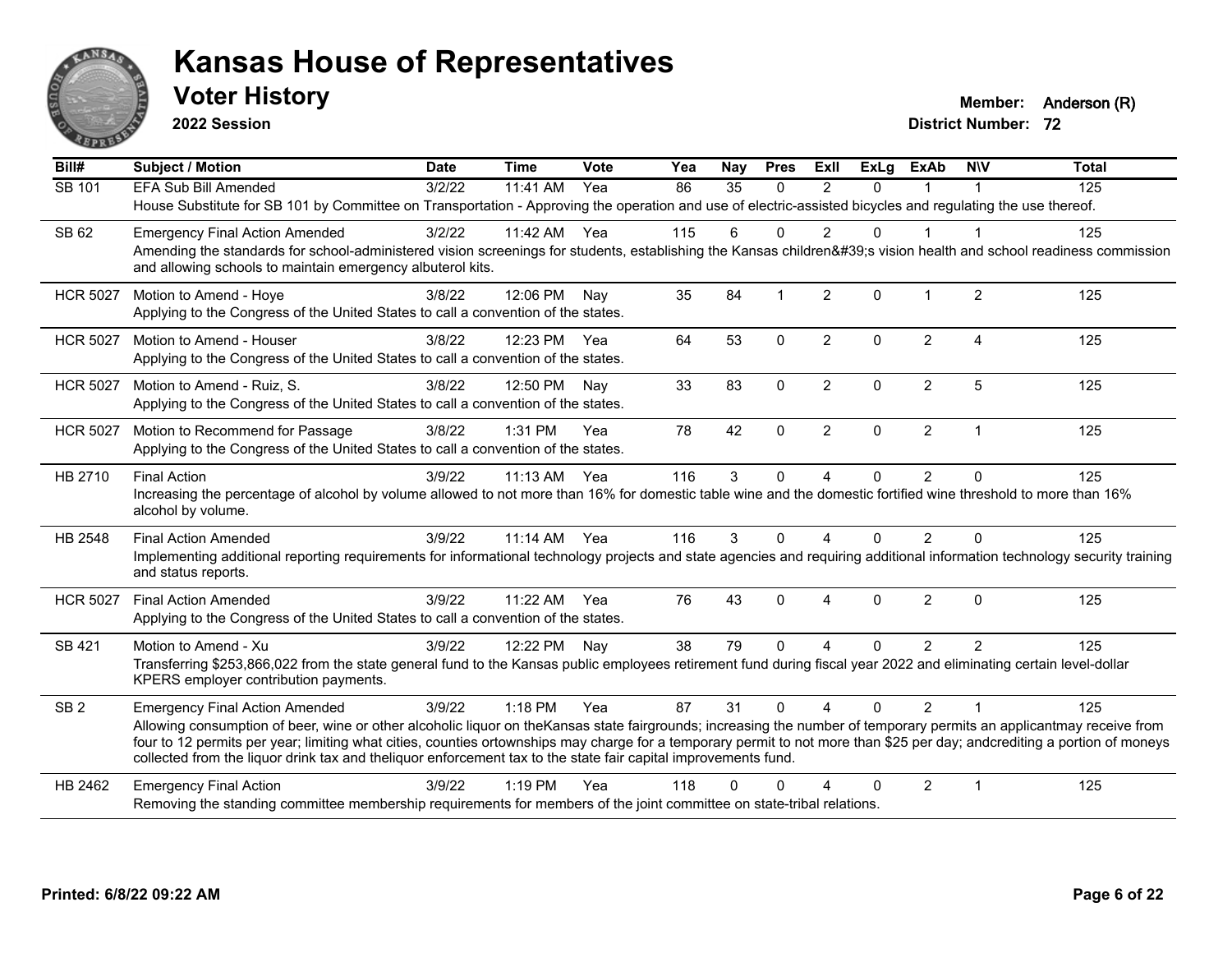

**2022 Session**

**Voter History Member:** Anderson (R)

| Bill#           | <b>Subject / Motion</b>                                                                                                                                                                                                                                                                                                                                                                                                                                                                                                                                                                                                      | <b>Date</b> | <b>Time</b>  | Vote | Yea | Nay            | <b>Pres</b> | ExIl                   | <b>ExLg</b> | <b>ExAb</b>    | <b>NIV</b>     | <b>Total</b> |
|-----------------|------------------------------------------------------------------------------------------------------------------------------------------------------------------------------------------------------------------------------------------------------------------------------------------------------------------------------------------------------------------------------------------------------------------------------------------------------------------------------------------------------------------------------------------------------------------------------------------------------------------------------|-------------|--------------|------|-----|----------------|-------------|------------------------|-------------|----------------|----------------|--------------|
| SB 421          | <b>Emergency Final Action Amended</b><br>Transferring \$1,000,000,000 from the state general fund to the Kansas public employees retirement fund during fiscal year 2022 and eliminating certain level-dollar<br>KPERS employer contribution payments.                                                                                                                                                                                                                                                                                                                                                                       | 3/9/22      | 1:20 PM      | Yea  | 113 | $\overline{5}$ | $\Omega$    | 4                      | $\Omega$    | $\overline{2}$ | 1              | 125          |
| <b>SB 286</b>   | <b>EFA Sub Bill Amended</b><br>House Substitute for Substitute for SB 286 - Continuing the governmental response to the COVID-19 pandemic in Kansas by extending the expanded use of<br>telemedicine, the suspension of certain requirements related to medical care facilities and immunity from civil liability for certain healthcare providers, certain persons<br>conducting business in this state and covered facilities for COVID-19 claims until January 20, 2023, creating the crime of interference with the conduct of a hospital and<br>increasing the criminal penalties for battery of a healthcare provider. | 3/9/22      | 1:23 PM      | Yea  | 102 | 17             | $\Omega$    | $\Lambda$              | 0           | $\overline{2}$ | $\Omega$       | 125          |
| HB 2466         | <b>EFA Sub Bill</b><br>Substitute for HB 2466 by Committee on Education - Establishing the promoting advancement in computing knowledge act to increase the availability of computer<br>science education in Kansas schools.                                                                                                                                                                                                                                                                                                                                                                                                 | 3/9/22      | 1:24 PM      | Yea  | 115 | 4              | $\Omega$    | $\boldsymbol{\Lambda}$ | $\Omega$    | $\overline{2}$ | $\Omega$       | 125          |
| HB 2541         | <b>Final Action</b><br>Crediting docket fees to the state general fund instead of the judicial branch docket fee fund; crediting marriage license fees and drivers'; license reinstatement fees to<br>the state general fund instead of the judicial branch nonjudicial salary adjustment fund.                                                                                                                                                                                                                                                                                                                              | 3/16/22     | 11:15 AM     | Yea  | 111 | 12             | $\Omega$    | $\overline{2}$         | $\Omega$    | $\Omega$       | $\Omega$       | 125          |
| HB 2582         | <b>Final Action Amended</b><br>Directing the Kansas department for children and families to share certain information with investigating law enforcement agencies.                                                                                                                                                                                                                                                                                                                                                                                                                                                           | 3/16/22     | $11:16$ AM   | Yea  | 122 | 1              | 0           | 2                      | $\Omega$    | $\Omega$       | $\mathbf{0}$   | 125          |
| HB 2674         | <b>Final Action Amended</b><br>Requiring a forfeiture of an appearance bond to be set aside in certain circumstances.                                                                                                                                                                                                                                                                                                                                                                                                                                                                                                        | 3/16/22     | 11:17 AM     | Yea  | 121 | $\overline{2}$ | $\Omega$    | $\overline{2}$         | 0           | $\mathbf 0$    | $\mathbf{0}$   | 125          |
| HB 2676         | <b>Final Action Amended</b><br>Authorizing counties to create a code inspection and enforcement fund and expanding the scope of the equipment reserve fund to include other computer and electronic<br>technologies.                                                                                                                                                                                                                                                                                                                                                                                                         | 3/16/22     | 11:18 AM Yea |      | 112 | 11             | $\Omega$    | 2                      | 0           | $\Omega$       | $\Omega$       | 125          |
| <b>HCR 5032</b> | <b>Final Action</b><br>Honoring Ukrainians fighting against the Russian invasion.                                                                                                                                                                                                                                                                                                                                                                                                                                                                                                                                            | 3/16/22     | 11:20 AM     | Yea  | 119 | 4              | $\Omega$    | $\overline{2}$         | $\Omega$    | $\Omega$       | $\Omega$       | 125          |
| HB 2528         | <b>Final Action Amended</b><br>Removing inflatable devices that are owned and operated by a nonprofit organization from the requirements of the Kansas amusement ride act.                                                                                                                                                                                                                                                                                                                                                                                                                                                   | 3/17/22     | 11:21 AM     | Yea  | 86  | 34             | $\Omega$    | $\boldsymbol{\Lambda}$ | $\Omega$    | $\Omega$       | $\overline{1}$ | 125          |
| SB 335          | <b>Final Action</b><br>Exempting certain business entities that provide health insurance in the state but are not subject to the jurisdiction of the commissioner of insurance from payment of the<br>annual premium tax.                                                                                                                                                                                                                                                                                                                                                                                                    | 3/17/22     | 11:22 AM     | Yea  | 120 | 0              | $\Omega$    | $\boldsymbol{\Lambda}$ | $\Omega$    | $\Omega$       |                | 125          |
| <b>SB 348</b>   | <b>Final Action Amended</b><br>Exempting the practice of threading from the practice of cosmetology.                                                                                                                                                                                                                                                                                                                                                                                                                                                                                                                         | 3/17/22     | 11:23 AM     | Yea  | 110 | 10             | $\Omega$    | $\boldsymbol{\Lambda}$ | $\Omega$    | $\Omega$       | $\mathbf{1}$   | 125          |
| SB 392          | <b>Final Action</b><br>Terminating the transfer of remaining unencumbered moneys in the securities act fee fund exceeding \$50,000 to the state general fund.                                                                                                                                                                                                                                                                                                                                                                                                                                                                | 3/17/22     | 11:24 AM     | Yea  | 120 | 0              | 0           | $\Delta$               | 0           | 0              | 1              | 125          |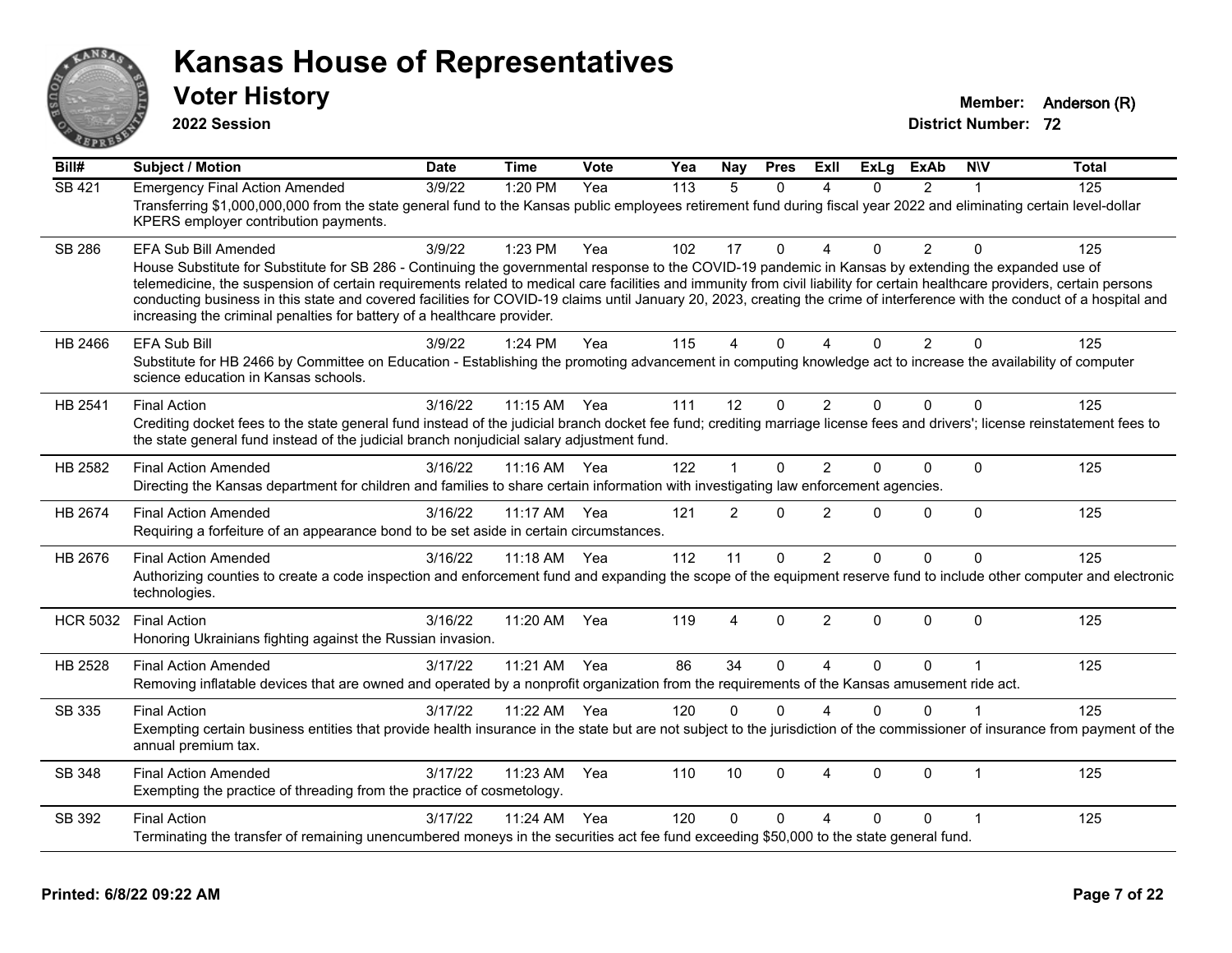

**2022 Session**

**Voter History Member:** Anderson (R)

| Bill#          | <b>Subject / Motion</b>                                                                                                                                                                                                                                                                                                                               | <b>Date</b> | <b>Time</b> | Vote | Yea | Nay            | <b>Pres</b>  | <b>Exll</b>    | <b>ExLg</b> | <b>ExAb</b>  | <b>NIV</b>   | <b>Total</b> |
|----------------|-------------------------------------------------------------------------------------------------------------------------------------------------------------------------------------------------------------------------------------------------------------------------------------------------------------------------------------------------------|-------------|-------------|------|-----|----------------|--------------|----------------|-------------|--------------|--------------|--------------|
| <b>HB 2712</b> | <b>Emergency Final Action</b><br>Establishing the Kansas commission for the United States semiquincentennial.                                                                                                                                                                                                                                         | 3/17/22     | 11:47 AM    | Yea  | 119 |                | $\Omega$     | $\Lambda$      | 0           | $\Omega$     | 1            | 125          |
| SB 408         | <b>Emergency Final Action Amended</b><br>Increasing the criminal penalties for multiple thefts of mail.                                                                                                                                                                                                                                               | 3/17/22     | 11:48 AM    | Yea  | 117 | 3              | $\Omega$     | $\overline{4}$ | $\Omega$    | $\mathbf{0}$ | $\mathbf 1$  | 125          |
| SB 400         | EFA Sub Bill<br>Substitute for SB 400 by Committee on Financial Institutions and Insurance - Updating certain requirements and conditions relating to the creation, modification and<br>termination of trusts in the Kansas uniform trust code and updating the definition of-áresident trust for tax purposes.                                       | 3/17/22     | 11:49 AM    | Yea  | 120 | $\Omega$       | $\Omega$     | $\Lambda$      | $\Omega$    | $\Omega$     |              | 125          |
| SB 366         | <b>Emergency Final Action Amended</b><br>Specifying that the crime of burglary includes, without authority, entering into or remaining within any locked or secured portion of any dwelling, building or other<br>structure, with intent to commit another crime therein.                                                                             | 3/17/22     | 11:50 AM    | Yea  | 120 | $\Omega$       | $\Omega$     | $\Delta$       | 0           | $\Omega$     |              | 125          |
| SB 313         | <b>Emergency Final Action Amended</b><br>Designating a portion of United States highway 69 as the Senator Tom R Van Sickle memorial highway.                                                                                                                                                                                                          | 3/21/22     | 3:39 PM     | Yea  | 122 | $\Omega$       | $\mathbf{0}$ | $\overline{2}$ | 0           | 1            | $\mathbf{0}$ | 125          |
| SB 448         | <b>Emergency Final Action</b><br>Adopting the national association of insurance commissioner's amendments to the unfair trade practices act excluding commercial property and casualty insurance<br>producers, brokers and insurers from prohibitions on giving rebates as an inducement to sales.                                                    | 3/21/22     | 3:40 PM     | Yea  | 122 | $\mathbf{0}$   | $\Omega$     | 2              | $\Omega$    |              | $\Omega$     | 125          |
| SB 300         | <b>EFA Sub Bill</b><br>Substitute for SB 300 by Committee on Judiciary GÇô Amending the Kansas racketeer influenced and corrupt organization act to add a person who has engaged in<br>identity theft or identity fraud to the definition of "covered person" and add identity theft and identity fraud to the definition of "racketeering activity". | 3/21/22     | 3:41 PM     | Yea  | 121 |                | $\Omega$     | $\mathfrak{p}$ | $\Omega$    |              | $\Omega$     | 125          |
| SB 261         | <b>EFA Sub Bill</b><br>Substitute for SB 261 by Committee on Agriculture -- Prohibiting the use of identifiable meat terms on the labels of meat analogs when such labels do not include proper<br>qualifying language to indicate that such products do not contain meat.                                                                            | 3/21/22     | 3:43 PM     | Yea  | 96  | 26             | $\Omega$     | $\mathfrak{p}$ | $\Omega$    |              | $\Omega$     | 125          |
| <b>SB 417</b>  | <b>Emergency Final Action</b><br>Establishing minimum and maximum permit renewal fees for certain solid waste disposal areas and processing facilities.                                                                                                                                                                                               | 3/21/22     | 3:44 PM     | Yea  | 120 | $\overline{2}$ | $\Omega$     | 2              | $\Omega$    | $\mathbf{1}$ | $\mathbf{0}$ | 125          |
| HB 2644        | <b>Emergency Final Action</b><br>Designating the Sandhill plum as the official state fruit.                                                                                                                                                                                                                                                           | 3/21/22     | 3:46 PM     | Yea  | 115 | $\overline{7}$ | $\Omega$     | $\overline{2}$ | $\Omega$    | $\mathbf{1}$ | $\Omega$     | 125          |
| <b>HB 2447</b> | EFA Sub Bill<br>Permitting testimony to be presented using a two-way electronic audio-video communication device during a preliminary hearing.                                                                                                                                                                                                        | 3/21/22     | 3:47 PM     | Yea  | 120 | $\overline{2}$ | $\mathbf{0}$ | $\overline{2}$ | 0           |              | $\mathbf 0$  | 125          |
| <b>SB 200</b>  | <b>Emergency Final Action Amended</b><br>Expanding the pharmacist's scope of practice to include initiation of therapy for influenza, strep throat or urinary tract infection, pursuant to a statewide protocol adopted<br>by the collaborative drug therapy management advisory committee.                                                           | 3/21/22     | 3:48 PM     | Yea  | 119 | 3              | ∩            | 2              | U           |              | $\Omega$     | 125          |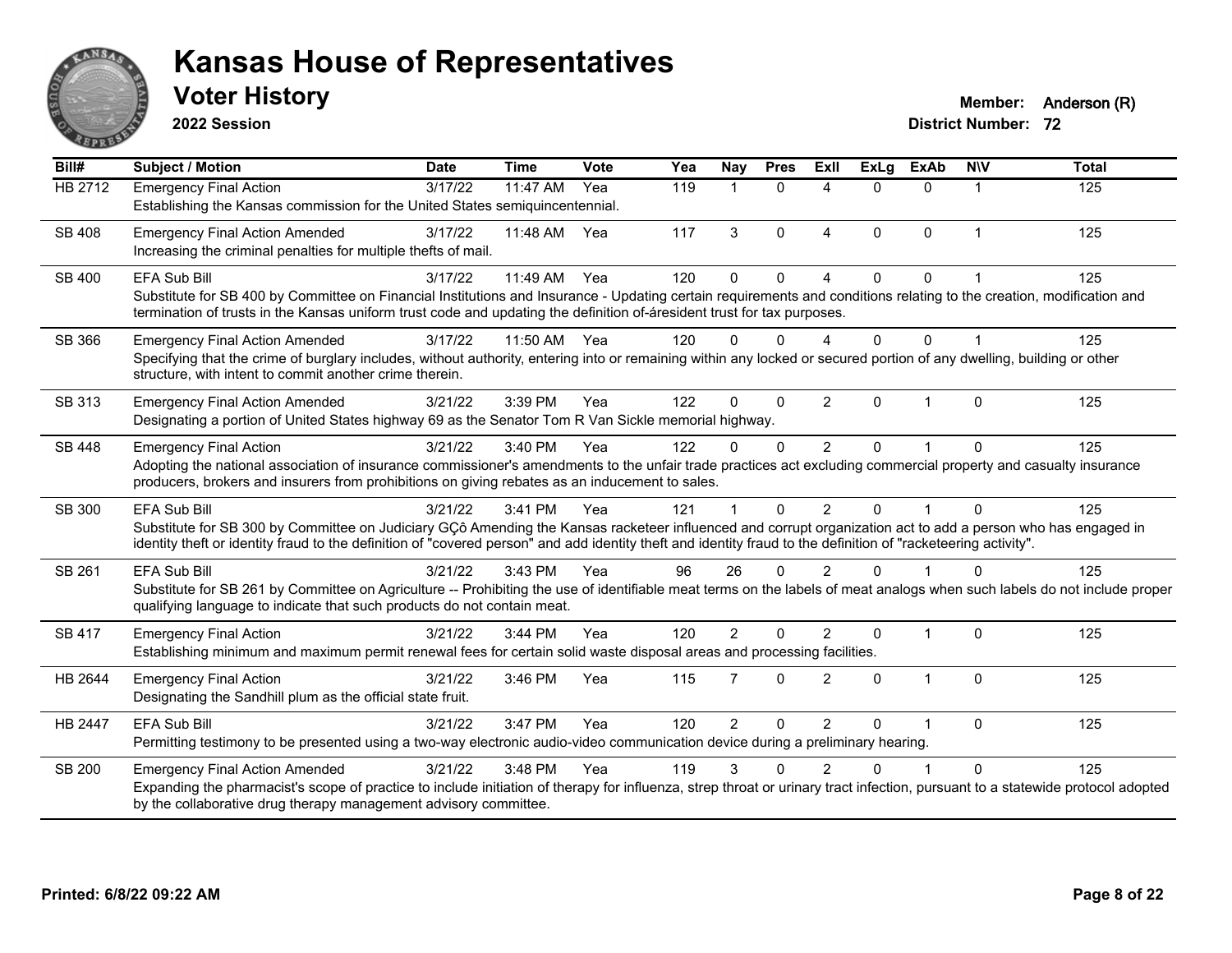

**2022 Session**

**Voter History Member:** Anderson (R)

| $\overline{BiII#}$ | <b>Subject / Motion</b>                                                                                                                                                                                                                                                                                                                                                                                                                                                                                                                                                                                                                                                      | <b>Date</b> | <b>Time</b> | Vote | Yea | Nay                  | <b>Pres</b>  | ExIl           | <b>ExLg</b> | <b>ExAb</b>  | <b>NIV</b>   | <b>Total</b> |
|--------------------|------------------------------------------------------------------------------------------------------------------------------------------------------------------------------------------------------------------------------------------------------------------------------------------------------------------------------------------------------------------------------------------------------------------------------------------------------------------------------------------------------------------------------------------------------------------------------------------------------------------------------------------------------------------------------|-------------|-------------|------|-----|----------------------|--------------|----------------|-------------|--------------|--------------|--------------|
| <b>SB 336</b>      | <b>Emergency Final Action</b><br>Updating certain investment limitation requirements to provide increased options for Kansas domiciled life insurance companies investing in equity interests and<br>preferred stock.                                                                                                                                                                                                                                                                                                                                                                                                                                                        | 3/21/22     | 3:49 PM     | Yea  | 121 | $\blacktriangleleft$ | $\Omega$     | $\overline{2}$ | 0           |              | $\Omega$     | 125          |
| HB 2253            | <b>Emergency Final Action Amended</b><br>Updating certain provisions of the prescription monitoring program act relating to program data, storage and access, increasing the membership of the advisory<br>committee and providing for setup and annual maintenance fees for program data integration.                                                                                                                                                                                                                                                                                                                                                                       | 3/21/22     | 3:50 PM     | Yea  | 121 | 1                    | $\Omega$     | $\overline{2}$ | 0           |              | $\Omega$     | 125          |
| HB 2632            | <b>Emergency Final Action</b><br>Requiring a referral of an alleged victim of child abuse or neglect for a examination as part of an investigation, creating a program in the department of health and<br>environment to provide training and payment and defining child abuse review and evaluation providers, networks, examinations and referrals and child abuse medical<br>resource centers.                                                                                                                                                                                                                                                                            | 3/21/22     | 3:52 PM     | Yea  | 95  | 27                   | $\mathbf{0}$ | 2              | 0           |              | $\Omega$     | 125          |
| SB 346             | <b>Emergency Final Action Amended</b><br>Allowing for the on-farm retail sale of milk and milk products, authorizing the secretary of agriculture to declare an imminent health hazard, extending certain milk and<br>dairy license fees and establishing certain standards for milk.                                                                                                                                                                                                                                                                                                                                                                                        | 3/21/22     | 3:53 PM     | Yea  | 119 | 3                    | $\Omega$     | $\overline{2}$ | 0           | 1            | $\Omega$     | 125          |
| SB 141             | <b>Emergency Final Action</b><br>Enacting the Kansas uniform directed trust act.                                                                                                                                                                                                                                                                                                                                                                                                                                                                                                                                                                                             | 3/21/22     | 3:54 PM     | Yea  | 122 | $\Omega$             | $\Omega$     | $\overline{2}$ | $\Omega$    | $\mathbf 1$  | $\Omega$     | 125          |
| SB 343             | <b>Emergency Final Action Amended</b><br>Updating the term "hearing impaired"; to "hard of hearing"; in statutes related to persons with hearing loss.                                                                                                                                                                                                                                                                                                                                                                                                                                                                                                                       | 3/21/22     | 3:55 PM     | Yea  | 122 | 0                    | $\Omega$     | $\overline{2}$ | 0           | 1            | $\Omega$     | 125          |
| SB 446             | <b>Emergency Final Action Amended</b><br>Designating bridges on U.S. highway 166 and K-66 highway as Veterans Memorial Bridge.                                                                                                                                                                                                                                                                                                                                                                                                                                                                                                                                               | 3/21/22     | 3:56 PM     | Yea  | 122 | 0                    | $\Omega$     | $\overline{2}$ | 0           | $\mathbf{1}$ | $\mathbf{0}$ | 125          |
| SB 483             | <b>Emergency Final Action</b><br>Increasing criminal penalties for theft and criminal damage to property involving remote service units such as automated cash dispensing machines and automated<br>teller machines.                                                                                                                                                                                                                                                                                                                                                                                                                                                         | 3/21/22     | 3:57 PM     | Yea  | 122 | 0                    | $\Omega$     | $\overline{2}$ | 0           |              | $\mathbf{0}$ | 125          |
| SB 19              | EFA Sub Bill<br>House Substitute for SB 19 by Committee on Energy, Utilities and Telecommunications - Implementing the 988 suicide prevention and mental health crisis hotline in<br>Kansas.                                                                                                                                                                                                                                                                                                                                                                                                                                                                                 | 3/21/22     | 3:58 PM     | Yea  | 114 | 8                    | 0            | $\overline{2}$ | $\Omega$    |              | $\Omega$     | 125          |
| HB 2600            | <b>Emergency Final Action Amended</b><br>Authorizing the state board of regents on behalf of Emporia state university to sell certain real property in the city of Emporia, Lyon county, Kansas; the university of<br>Kansas to exchange and convey certain real property in Douglas county, Kansas, and to accept certain real property in Douglas county, Kansas, from the Kansas<br>university endowment association; Kansas state university to sell certain real property in Riley county and Cherokee county, Kansas, and Douglas county, Nebraska;<br>and Pittsburg state university to sell certain real property in the city of Pittsburg, Crawford county, Kansas. | 3/21/22     | 4:00 PM     | Yea  | 122 | 0                    | $\Omega$     | 2              | 0           |              | $\Omega$     | 125          |
| SB 215             | <b>Emergency Final Action Amended</b><br>Transferring the authority for postsecondary driver's education programs and driver training schools from the state board of regents to the department of revenue.                                                                                                                                                                                                                                                                                                                                                                                                                                                                  | 3/21/22     | 4:01 PM     | Yea  | 122 | U                    |              | $\overline{2}$ | 0           |              | $\Omega$     | 125          |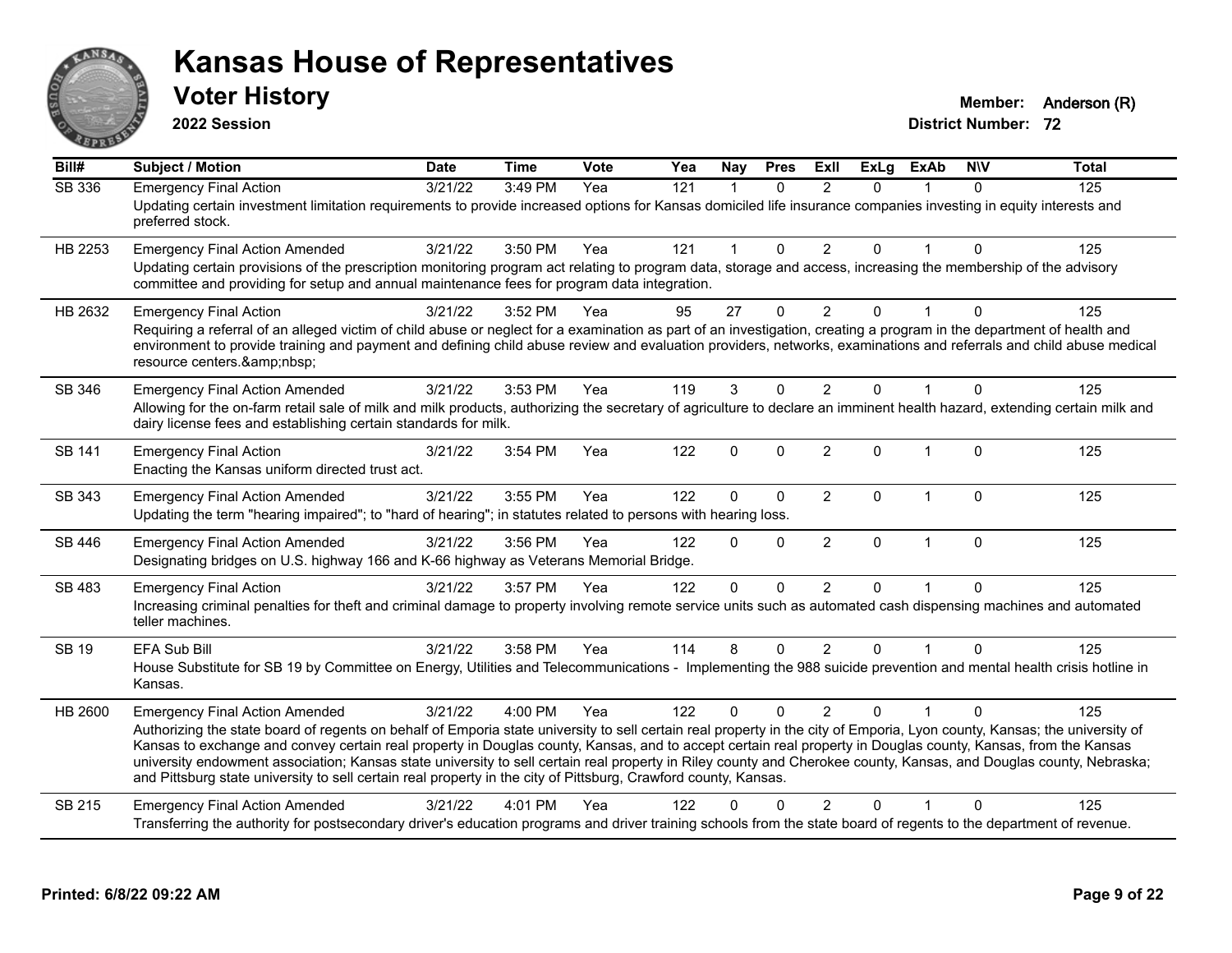

**2022 Session**

**Voter History Member:** Anderson (R)

| Bill#            | Subject / Motion                                                                                                                                                                                                                                                                | <b>Date</b> | <b>Time</b>  | <b>Vote</b> | Yea | Nay           | <b>Pres</b>  | <b>ExII</b>    | <b>ExLg</b> | <b>ExAb</b>    | <b>NIV</b> | <b>Total</b> |
|------------------|---------------------------------------------------------------------------------------------------------------------------------------------------------------------------------------------------------------------------------------------------------------------------------|-------------|--------------|-------------|-----|---------------|--------------|----------------|-------------|----------------|------------|--------------|
| SB <sub>28</sub> | <b>EFA Sub Bill</b>                                                                                                                                                                                                                                                             | 3/21/22     | 4:02 PM      | Yea         | 120 | $\mathcal{P}$ | $\mathbf{0}$ | $\mathcal{P}$  | 0           |                | $\Omega$   | 125          |
|                  | House Substitute for SB 28 by Committee on Insurance and Pensions - Enacting the pharmacy benefits manager licensure act and requiring licensure rather than<br>registration of such entities.                                                                                  |             |              |             |     |               |              |                |             |                |            |              |
| SB 419           | <b>Emergency Final Action</b>                                                                                                                                                                                                                                                   | 3/21/22     | 4:03 PM      | Yea         | 122 | $\Omega$      | $\Omega$     | $\overline{2}$ | $\Omega$    |                | $\Omega$   | 125          |
|                  | Allowing certain employees from the department of corrections to attend the Kansas law enforcement training center and including special agents of the department of<br>corrections in the definition of law enforcement officer under the Kansas law enforcement training act. |             |              |             |     |               |              |                |             |                |            |              |
| SB 440           | <b>Emergency Final Action</b>                                                                                                                                                                                                                                                   | 3/21/22     | 4:04 PM      | Yea         | 121 | $\mathbf 0$   | $\mathbf 0$  | $\overline{2}$ | 0           | $\mathbf{1}$   |            | 125          |
|                  | Establishing when an occupational therapist may treat a patient without referral from a physician and requiring occupational therapists to maintain professional liability<br>insurance.                                                                                        |             |              |             |     |               |              |                |             |                |            |              |
| <b>SB 34</b>     | EFA Sub Bill Amended                                                                                                                                                                                                                                                            | 3/21/22     | 4:06 PM      | Yea         | 88  | 34            | $\Omega$     | $\overline{2}$ | $\Omega$    |                | $\Omega$   | 125          |
|                  | Substitute for SB 34 by Committee on Federal and State Affairs - Requiring review of administrative rules and regulations every five years.                                                                                                                                     |             |              |             |     |               |              |                |             |                |            |              |
| SB 453           | <b>Emergency Final Action Amended</b>                                                                                                                                                                                                                                           | 3/21/22     | 4:07 PM      | Yea         | 122 | $\Omega$      | $\Omega$     | 2              | 0           |                | $\Omega$   | 125          |
|                  | Requiring adult care home certified aides who take training courses to demonstrate certain skills to successfully complete such training courses and requiring licensed<br>nurses to teach and evaluate such training courses.                                                  |             |              |             |     |               |              |                |             |                |            |              |
| SB 330           | <b>Emergency Final Action</b><br>Authorizing the construction of a memorial honoring Kansas gold star families.                                                                                                                                                                 | 3/21/22     | 4:08 PM      | Yea         | 122 | $\mathbf 0$   | $\mathbf 0$  | $\overline{2}$ | 0           | 1              | $\Omega$   | 125          |
| SB 331           | <b>Emergency Final Action Amended</b><br>Updating the version of risk-based capital instructions in effect.                                                                                                                                                                     | 3/21/22     | 4:09 PM      | Yea         | 121 | $\mathbf{1}$  | $\mathbf{0}$ | $\overline{2}$ | $\Omega$    | $\overline{1}$ | $\Omega$   | 125          |
| SB 451           | <b>Emergency Final Action Amended</b>                                                                                                                                                                                                                                           | 3/21/22     | 4:10 PM      | Yea         | 122 | $\mathbf{0}$  | $\Omega$     | $\overline{2}$ | 0           | $\mathbf{1}$   | $\Omega$   | 125          |
|                  | Requiring an individual to maintain enrollment on a tribal membership roll to receive a free permanent hunting license.                                                                                                                                                         |             |              |             |     |               |              |                |             |                |            |              |
| <b>SB 479</b>    | <b>Emergency Final Action Amended</b>                                                                                                                                                                                                                                           | 3/21/22     | 4:11 PM      | Yea         | 122 | $\Omega$      | $\Omega$     | $\mathfrak{p}$ | $\Omega$    | $\overline{1}$ | $\Omega$   | 125          |
|                  | Authorizing a permanent memorial commemorating the Kansas suffragist movement to be placed in the state capitol and establishing the Kansas suffragist memorial<br>fund.                                                                                                        |             |              |             |     |               |              |                |             |                |            |              |
| HB 2734          | <b>Emergency Final Action</b>                                                                                                                                                                                                                                                   | 3/21/22     | 4:12 PM      | Yea         | 122 | $\Omega$      | $\Omega$     | 2              | $\Omega$    |                | $\Omega$   | 125          |
|                  | Reinstating the social worker applicant option for board-approved postgraduate supervised experience and allowing master's and clinical level licensees to take the<br>baccalaureate addiction counselor test.                                                                  |             |              |             |     |               |              |                |             |                |            |              |
| SB 267           | Motion to Amend - Winn                                                                                                                                                                                                                                                          | 3/22/22     | 11:42 AM     | Nay         | 44  | 76            | $\Omega$     | $\overline{1}$ | $\Omega$    | $\overline{2}$ | 2          | 125          |
|                  | Substitute for SB 267 by Committee on Ways and Means - Appropriations for FY 2021, FY 2022, FY 2023 and FY 2024 for various state agencies.                                                                                                                                     |             |              |             |     |               |              |                |             |                |            |              |
| SB 267           | Motion to Amend - Gartner                                                                                                                                                                                                                                                       | 3/22/22     | 12:01 PM Nay |             | 37  | 84            | $\Omega$     |                | 0           | $\overline{2}$ |            | 125          |
|                  | Substitute for SB 267 by Committee on Ways and Means - Appropriations for FY 2021, FY 2022, FY 2023 and FY 2024 for various state agencies.                                                                                                                                     |             |              |             |     |               |              |                |             |                |            |              |
| SB 267           | Motion to Amend - Helgerson                                                                                                                                                                                                                                                     | 3/22/22     | 12:25 PM     | Nay         | 49  | 72            | $\Omega$     |                | 0           | $\overline{2}$ |            | 125          |
|                  | Substitute for SB 267 by Committee on Ways and Means - Appropriations for FY 2021, FY 2022, FY 2023 and FY 2024 for various state agencies.                                                                                                                                     |             |              |             |     |               |              |                |             |                |            |              |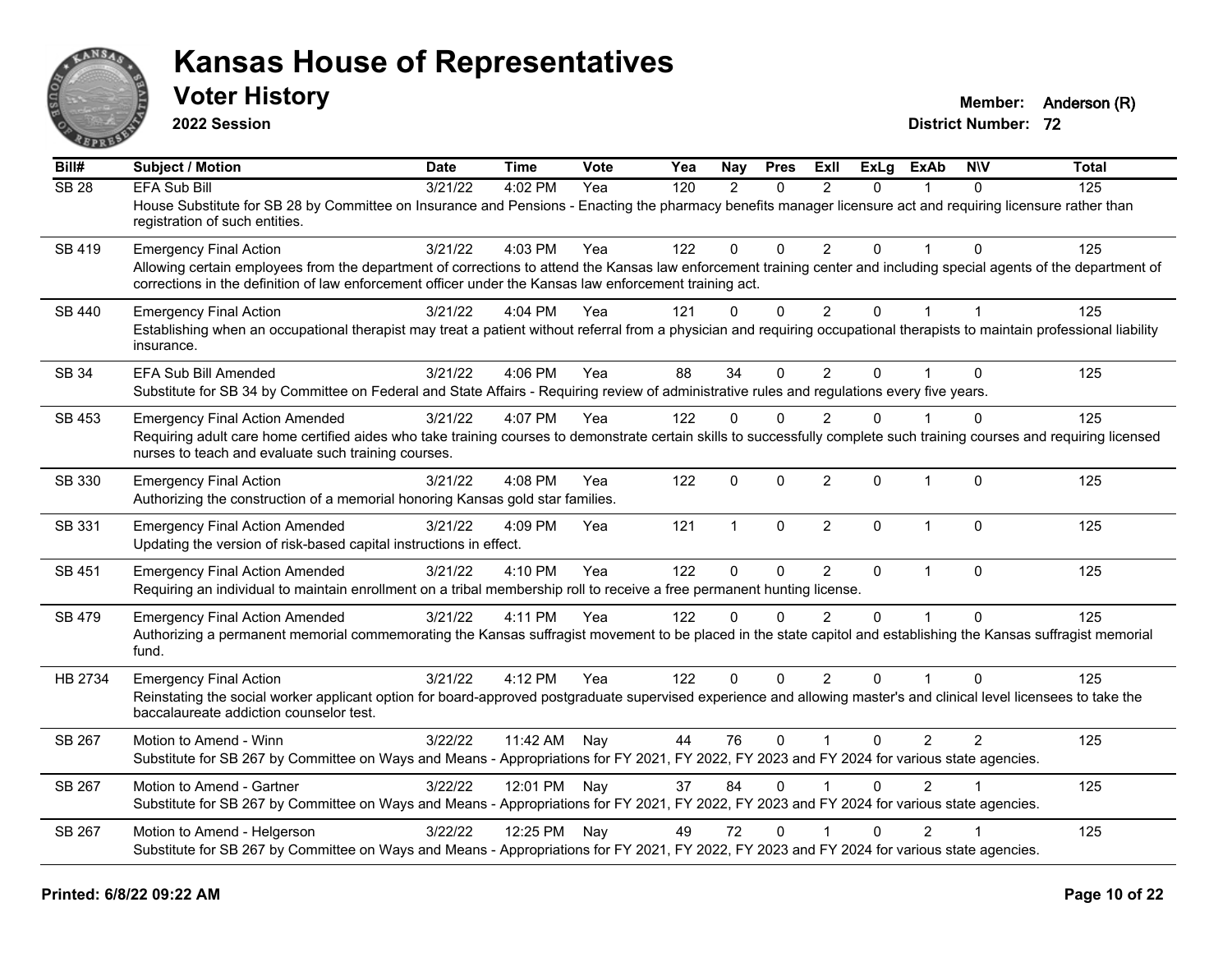

| Bill#   | <b>Subject / Motion</b>                                                                                                                                                                                                                                                                                                                                                                                                                                                                                                                                                                                                                                                                                                                                                                                                                                                                                                                             | <b>Date</b> | <b>Time</b> | <b>Vote</b> | Yea | <b>Nay</b> | <b>Pres</b>  | ExII        | <b>ExLg</b>  | <b>ExAb</b>    | <b>NIV</b>     | <b>Total</b> |
|---------|-----------------------------------------------------------------------------------------------------------------------------------------------------------------------------------------------------------------------------------------------------------------------------------------------------------------------------------------------------------------------------------------------------------------------------------------------------------------------------------------------------------------------------------------------------------------------------------------------------------------------------------------------------------------------------------------------------------------------------------------------------------------------------------------------------------------------------------------------------------------------------------------------------------------------------------------------------|-------------|-------------|-------------|-----|------------|--------------|-------------|--------------|----------------|----------------|--------------|
| SB 267  | Motion to Amend - Helgerson<br>Substitute for SB 267 by Committee on Ways and Means - Appropriations for FY 2021, FY 2022, FY 2023 and FY 2024 for various state agencies.                                                                                                                                                                                                                                                                                                                                                                                                                                                                                                                                                                                                                                                                                                                                                                          | 3/22/22     | 1:06 PM     | Nay         | 36  | 81         | $\Omega$     | $\mathbf 1$ | $\mathbf{0}$ | $\overline{2}$ | 5              | 125          |
| HB 2512 | Motion to Amend - Ousley<br>Substitute for Substitute for HB 2512 by Committee on K-12 Education Budget - Making appropriations for the Kansas state department of education for FY 2022, FY<br>2023 and FY 2024, establishing requirements relating to academic achievement and third-grade literacy, authorizing credits to be earned through alternative educational<br>opportunities, requiring KSHSAA members and employees to report child abuse and neglect, requiring boards of education of school districts to consider district needs<br>assessments and academic assessments when approving district budgets, authorizing part-time enrollment for certain students, establishing an alternative graduation<br>rate calculation for virtual schools, providing virtual school state aid for credit deficient students and amending the age of initial eligibility for the tax credit for low income<br>students scholarship program.    | 3/22/22     | 2:02 PM     | Nay         | 58  | 54         | $\mathbf 0$  |             | $\Omega$     | $\overline{2}$ | 10             | 125          |
| HB 2512 | Motion to Amend - Hoye<br>Substitute for Substitute for HB 2512 by Committee on K-12 Education Budget - Making appropriations for the Kansas state department of education for FY 2022, FY<br>2023 and FY 2024, establishing requirements relating to academic achievement and third-grade literacy, authorizing credits to be earned through alternative educational<br>opportunities, requiring KSHSAA members and employees to report child abuse and neglect, requiring boards of education of school districts to consider district needs<br>assessments and academic assessments when approving district budgets, authorizing part-time enrollment for certain students, establishing an alternative graduation<br>rate calculation for virtual schools, providing virtual school state aid for credit deficient students and amending the age of initial eligibility for the tax credit for low income<br>students scholarship program.      | 3/22/22     | 2:13 PM     | Nay         | 38  | 81         | $\mathbf 0$  |             | 0            | $\overline{c}$ | 3              | 125          |
| HB 2512 | Motion to Amend - Hoye<br>Substitute for Substitute for HB 2512 by Committee on K-12 Education Budget - Making appropriations for the Kansas state department of education for FY 2022, FY<br>2023 and FY 2024, establishing requirements relating to academic achievement and third-grade literacy, authorizing credits to be earned through alternative educational<br>opportunities, requiring KSHSAA members and employees to report child abuse and neglect, requiring boards of education of school districts to consider district needs<br>assessments and academic assessments when approving district budgets, authorizing part-time enrollment for certain students, establishing an alternative graduation<br>rate calculation for virtual schools, providing virtual school state aid for credit deficient students and amending the age of initial eligibility for the tax credit for low income<br>students scholarship program.      | 3/22/22     | 2:18 PM     | Nay         | 44  | 73         | $\mathbf{0}$ |             | $\Omega$     | $\overline{2}$ | 5              | 125          |
| HB 2512 | Motion to reconsider action<br>Substitute for Substitute for HB 2512 by Committee on K-12 Education Budget - Making appropriations for the Kansas state department of education for FY 2022, FY<br>2023 and FY 2024, establishing requirements relating to academic achievement and third-grade literacy, authorizing credits to be earned through alternative educational<br>opportunities, requiring KSHSAA members and employees to report child abuse and neglect, requiring boards of education of school districts to consider district needs<br>assessments and academic assessments when approving district budgets, authorizing part-time enrollment for certain students, establishing an alternative graduation<br>rate calculation for virtual schools, providing virtual school state aid for credit deficient students and amending the age of initial eligibility for the tax credit for low income<br>students scholarship program. | 3/22/22     | 2:24 PM     | Yea         | 75  | 45         | 0            |             | 0            | 2              | $\overline{2}$ | 125          |
| HB 2512 | Motion to Amend - Ousley<br>Substitute for Substitute for HB 2512 by Committee on K-12 Education Budget - Making appropriations for the Kansas state department of education for FY 2022, FY<br>2023 and FY 2024, establishing requirements relating to academic achievement and third-grade literacy, authorizing credits to be earned through alternative educational<br>opportunities, requiring KSHSAA members and employees to report child abuse and neglect, requiring boards of education of school districts to consider district needs<br>assessments and academic assessments when approving district budgets, authorizing part-time enrollment for certain students, establishing an alternative graduation<br>rate calculation for virtual schools, providing virtual school state aid for credit deficient students and amending the age of initial eligibility for the tax credit for low income<br>students scholarship program.    | 3/22/22     | 2:30 PM     | Nay         | 50  | 70         | $\Omega$     | $\mathbf 1$ | $\mathbf{0}$ | $\overline{2}$ | 2              | 125          |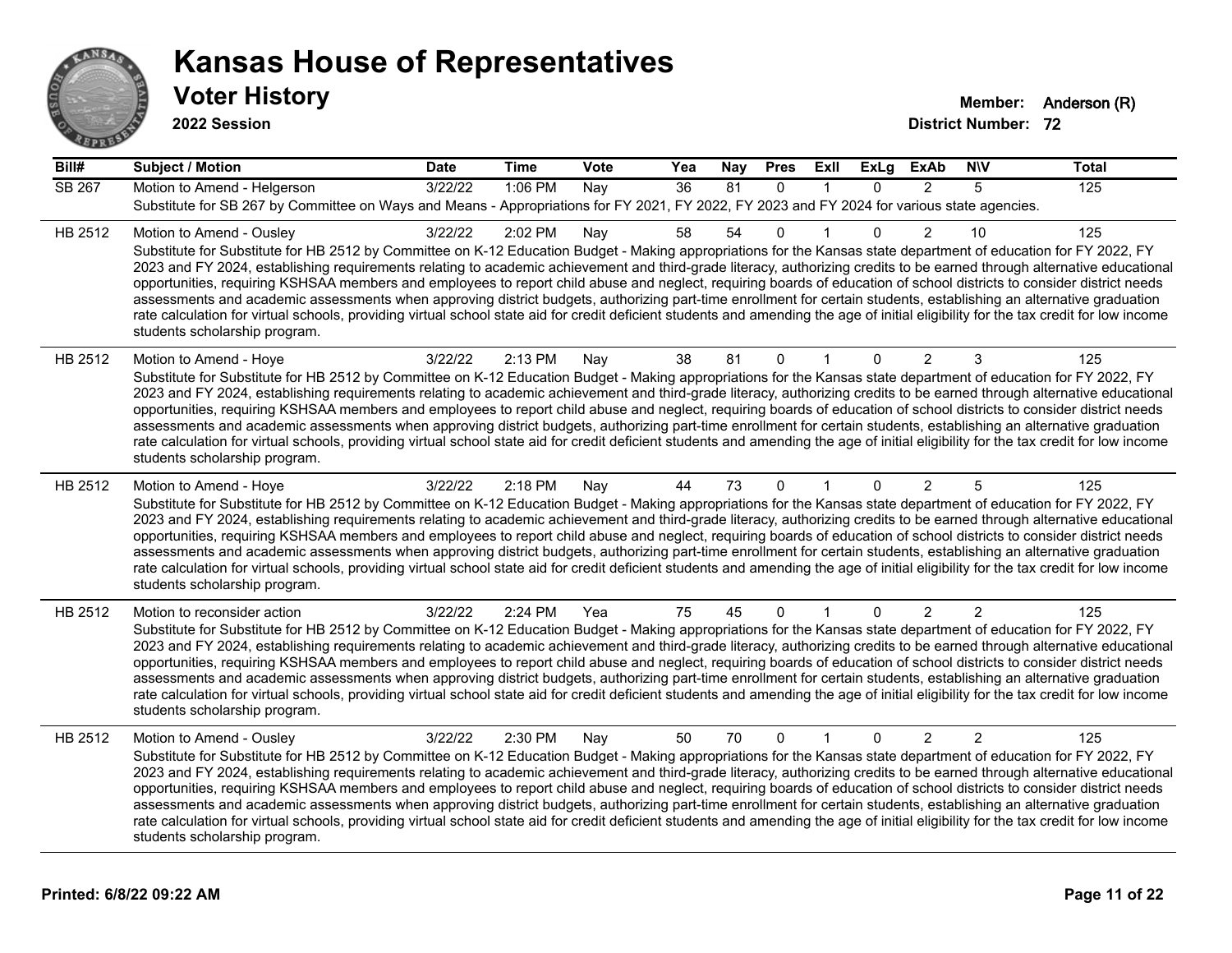

**2022 Session**

| Bill#          | <b>Subject / Motion</b>                                                                                                                                                                                                                                                                                                                                     | <b>Date</b> | <b>Time</b> | Vote | Yea | Nay          | <b>Pres</b>  | ExII           | <b>ExLg</b> | <b>ExAb</b>    | <b>NIV</b>   | <b>Total</b> |
|----------------|-------------------------------------------------------------------------------------------------------------------------------------------------------------------------------------------------------------------------------------------------------------------------------------------------------------------------------------------------------------|-------------|-------------|------|-----|--------------|--------------|----------------|-------------|----------------|--------------|--------------|
| <b>HB 2631</b> | Motion to Amend - Carmichael                                                                                                                                                                                                                                                                                                                                | 3/22/22     | 8:36 PM     | Nay  | 57  | 62           | $\mathbf{0}$ |                | $\Omega$    | $\overline{2}$ | 3            | 125          |
|                | Enacting the career technical education credential and transition incentive for employment success act to provide additional state aid for school districts based on<br>students obtaining a credential.                                                                                                                                                    |             |             |      |     |              |              |                |             |                |              |              |
|                |                                                                                                                                                                                                                                                                                                                                                             |             |             |      |     |              |              |                |             |                |              |              |
| HB 2512        | <b>Final Action Sub Bill Amended</b>                                                                                                                                                                                                                                                                                                                        | 3/23/22     | 10:24 AM    | Yea  | 76  | 46           | 0            | 2              | 0           |                | 0            | 125          |
|                | Substitute for Substitute for HB 2512 by Committee on K-12 Education Budget - Making appropriations for the Kansas state department of education for FY 2022, FY<br>2023 and FY 2024, establishing requirements relating to academic achievement and third-grade literacy, authorizing credits to be earned through alternative educational                 |             |             |      |     |              |              |                |             |                |              |              |
|                | opportunities, requiring KSHSAA members and employees to report child abuse and neglect, requiring boards of education of school districts to consider district needs                                                                                                                                                                                       |             |             |      |     |              |              |                |             |                |              |              |
|                | assessments and academic assessments when approving district budgets, authorizing part-time enrollment for certain students, establishing an alternative graduation<br>rate calculation for virtual schools, providing virtual school state aid for credit deficient students and amending the age of initial eligibility for the tax credit for low income |             |             |      |     |              |              |                |             |                |              |              |
|                | students scholarship program.                                                                                                                                                                                                                                                                                                                               |             |             |      |     |              |              |                |             |                |              |              |
| HB 2609        | <b>Final Action</b>                                                                                                                                                                                                                                                                                                                                         | 3/23/22     | 10:25 AM    | Yea  | 95  | 27           | $\Omega$     | $\overline{2}$ | $\Omega$    | $\mathbf{1}$   | $\Omega$     | 125          |
|                | Allowing restricted driver's license holders to drive to and from worship services for any religious organizations at age 15.                                                                                                                                                                                                                               |             |             |      |     |              |              |                |             |                |              |              |
| HB 2615        | Final Action Sub Bill Amended                                                                                                                                                                                                                                                                                                                               | 3/23/22     | 10:27 AM    | Yea  | 63  | 59           | $\Omega$     | $\overline{2}$ | $\Omega$    | $\mathbf{1}$   | $\mathbf{0}$ | 125          |
|                | Substitute for HB 2615 by Committee on K-12 Education Budget - Allowing K-12 students to transfer to and attend school in any school district in the state.                                                                                                                                                                                                 |             |             |      |     |              |              |                |             |                |              |              |
| HB 2631        | <b>Final Action Amended</b>                                                                                                                                                                                                                                                                                                                                 | 3/23/22     | 10:28 AM    | Yea  | 122 | $\Omega$     | $\mathbf{0}$ | $\overline{2}$ | $\Omega$    |                | $\Omega$     | 125          |
|                | Enacting the career technical education credential and transition incentive for employment success act to provide additional state aid for school districts based on<br>students obtaining a credential.                                                                                                                                                    |             |             |      |     |              |              |                |             |                |              |              |
|                |                                                                                                                                                                                                                                                                                                                                                             |             |             |      |     |              |              |                |             |                |              |              |
| HB 2717        | <b>Final Action Amended</b><br>Prohibiting any municipality from preventing the enforcement of federal immigration laws, requiring municipal law enforcement agencies to provide written notice to each                                                                                                                                                     | 3/23/22     | 10:30 AM    | Yea  | 84  | 38           | $\mathbf{0}$ | $\overline{2}$ | $\Omega$    | 1              | 0            | 125          |
|                | law enforcement officer of the officer's duty to cooperate with state and federal agencies in the enforcement of immigration laws and requiring any municipal                                                                                                                                                                                               |             |             |      |     |              |              |                |             |                |              |              |
|                | identification card to state on its face that it is not valid for state identification.                                                                                                                                                                                                                                                                     |             |             |      |     |              |              |                |             |                |              |              |
| <b>HB 2737</b> | <b>Final Action Sub Bill</b>                                                                                                                                                                                                                                                                                                                                | 3/23/22     | 10:32 AM    | Yea  | 112 | 10           | $\Omega$     | $\overline{2}$ | $\Omega$    | $\mathbf 1$    | $\Omega$     | 125          |
|                | Substitute for HB 2737 by Committee on Redistricting - Proposing state representative redistricting plan free state 3f.                                                                                                                                                                                                                                     |             |             |      |     |              |              |                |             |                |              |              |
| SB 161         | <b>Final Action Amended</b>                                                                                                                                                                                                                                                                                                                                 | 3/23/22     | 10:34 AM    | Yea  | 75  | 47           | $\mathbf{0}$ | 2              | $\Omega$    |                | $\Omega$     | 125          |
|                | Providing for the use of personal package delivery devices on sidewalks and crosswalks, exempting such devices from motor vehicle regulation and limiting additional<br>municipal regulation.                                                                                                                                                               |             |             |      |     |              |              |                |             |                |              |              |
| <b>SB 199</b>  | <b>Final Action Amended</b>                                                                                                                                                                                                                                                                                                                                 | 3/23/22     | 10:35 AM    | Yea  | 73  | 49           | 0            | $\overline{2}$ | $\Omega$    | $\overline{1}$ | $\Omega$     | 125          |
|                | Providing for short-term, limited-duration health plans.                                                                                                                                                                                                                                                                                                    |             |             |      |     |              |              |                |             |                |              |              |
| SB 267         | Final Action Sub Bill Amended                                                                                                                                                                                                                                                                                                                               | 3/23/22     | 10:38 AM    | Yea  | 73  | 49           | $\Omega$     | $\overline{2}$ | $\Omega$    | $\overline{1}$ | $\Omega$     | 125          |
|                | House Substitute for Substitute for SB 267 by Committee on Appropriations - Appropriations for FY 2022, FY 2023, FY 2024, and FY 2025 for various state agencies                                                                                                                                                                                            |             |             |      |     |              |              |                |             |                |              |              |
| SB 367         | <b>Final Action</b>                                                                                                                                                                                                                                                                                                                                         | 3/23/22     | 10:39 AM    | Yea  | 122 | $\mathbf{0}$ | $\mathbf 0$  | $\overline{2}$ | $\Omega$    |                | $\Omega$     | 125          |
|                | Requiring officers to file copies of receipts with the court when property is seized under a search warrant and providing requirements and procedures for destruction or<br>disposition of dangerous drugs and return or disposition of weapons.                                                                                                            |             |             |      |     |              |              |                |             |                |              |              |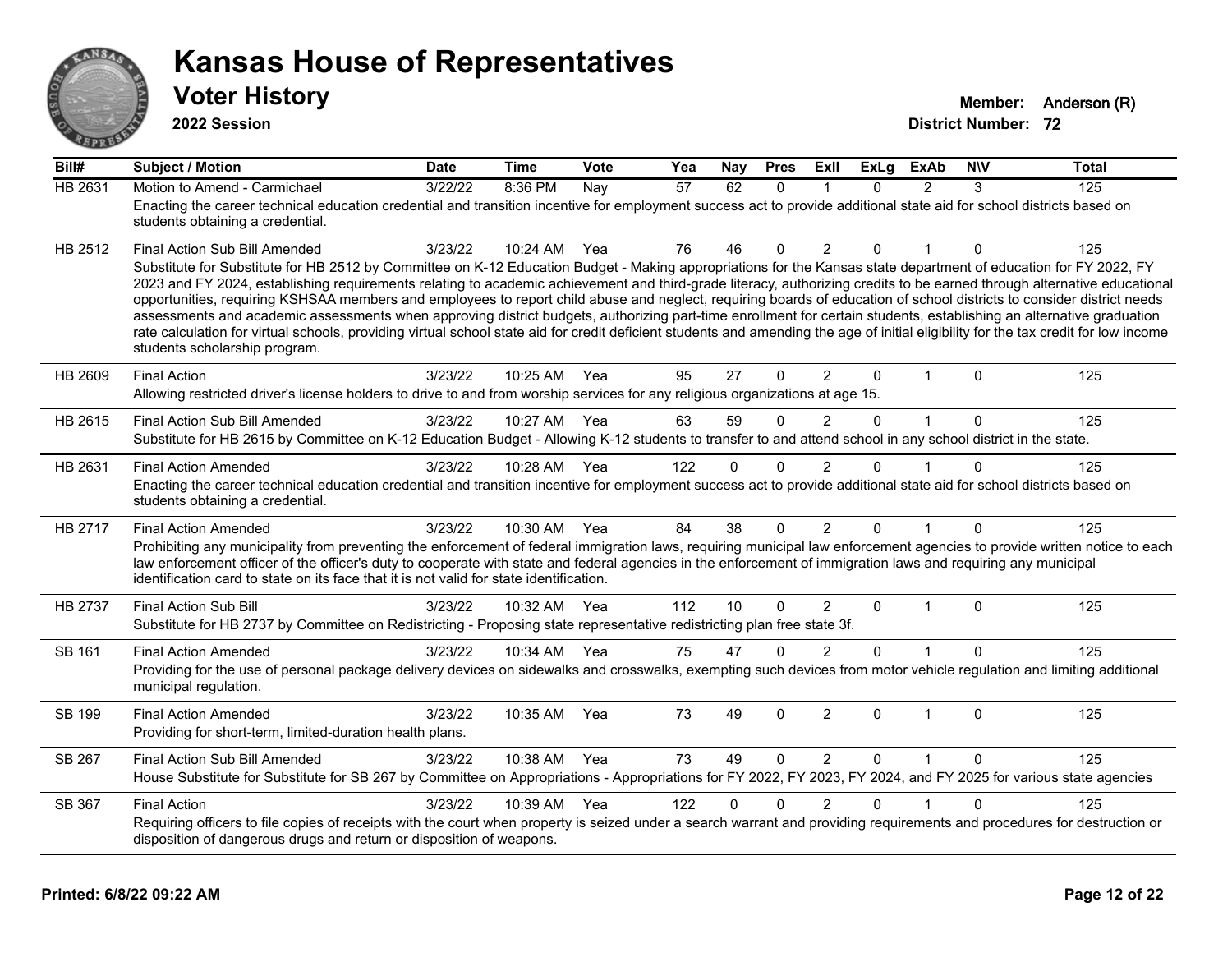

**2022 Session**

**Voter History Member:** Anderson (R)

| Bill#         | <b>Subject / Motion</b>                                                                                                                                                                                  | <b>Date</b> | <b>Time</b>  | Vote | Yea | Nay         | <b>Pres</b>  | ExII           | <b>ExLg</b> | <b>ExAb</b>  | <b>NIV</b>   | <b>Total</b> |
|---------------|----------------------------------------------------------------------------------------------------------------------------------------------------------------------------------------------------------|-------------|--------------|------|-----|-------------|--------------|----------------|-------------|--------------|--------------|--------------|
| <b>SB 493</b> | <b>Final Action Amended</b>                                                                                                                                                                              | 3/23/22     | 10:40 AM     | Yea  | 74  | 48          | $\mathbf{0}$ | $\mathcal{P}$  | $\Omega$    |              | $\Omega$     | 125          |
|               | Prohibiting cities and counties from regulating plastic and other containers designed for the consumption, transportation or protection of merchandise, food or<br>beverages.                            |             |              |      |     |             |              |                |             |              |              |              |
| HB 2231       | Motion to Concur                                                                                                                                                                                         | 3/23/22     | 10:43 AM     | Yea  | 118 | 3           |              | 2              | $\Omega$    |              | $\mathbf 0$  | 125          |
|               | Amending the definition of the crime of conducting a pyramid promotional scheme, providing for an exemption and defining key terms.                                                                      |             |              |      |     |             |              |                |             |              |              |              |
| SB 506        | <b>Emergency Final Action</b>                                                                                                                                                                            | 3/23/22     | 12:48 PM     | Yea  | 117 | 5           | $\Omega$     | 2              | $\Omega$    | $\mathbf{1}$ | $\Omega$     | 125          |
|               | Providing for the north central Kansas down syndrome society distinctive license plate.                                                                                                                  |             |              |      |     |             |              |                |             |              |              |              |
| SB 434        | <b>Emergency Final Action</b>                                                                                                                                                                            | 3/23/22     | 12:49 PM     | Yea  | 122 | $\mathbf 0$ | $\mathbf 0$  | $\overline{2}$ | $\Omega$    | $\mathbf 1$  | $\Omega$     | 125          |
|               | Creating exemptions in the open records act for records that contain captured license plate data or that pertain to the location of an automated license plate recognition<br>system.                    |             |              |      |     |             |              |                |             |              |              |              |
| HB 2340       | <b>Emergency Final Action Amended</b>                                                                                                                                                                    | 3/23/22     | 12:50 PM     | Yea  | 79  | 43          | $\Omega$     | 2              | $\Omega$    | $\mathbf 1$  | $\Omega$     | 125          |
|               | Increasing the minimum age to 21 to purchase or possess cigarettes and tobacco products.                                                                                                                 |             |              |      |     |             |              |                |             |              |              |              |
| HB 2492       | <b>Emergency Final Action Amended</b>                                                                                                                                                                    | 3/23/22     | 12:52 PM     | Yea  | 116 | 6           | $\Omega$     | $\overline{2}$ | $\Omega$    | $\mathbf{1}$ | $\mathbf{0}$ | 125          |
|               | Submitting claims against the state by the joint committee on special claims against the state.                                                                                                          |             |              |      |     |             |              |                |             |              |              |              |
| <b>SB 12</b>  | <b>Emergency Final Action Amended</b>                                                                                                                                                                    | 3/23/22     | 12:53 PM     | Yea  | 117 | 5           | $\mathbf 0$  | $\overline{2}$ | 0           | $\mathbf{1}$ | $\Omega$     | 125          |
|               | Requiring the Kansas department for children and families to implement performance-based contracts.                                                                                                      |             |              |      |     |             |              |                |             |              |              |              |
| HB 2502       | <b>Emergency Final Action Amended</b>                                                                                                                                                                    | 3/23/22     | 12:54 PM Yea |      | 112 | 10          | $\mathbf 0$  | $\overline{2}$ | 0           |              | $\Omega$     | 125          |
|               | Authorizing retail liquor stores to sell and deliver alcoholic liquor and cereal malt beverages to a caterer, public venue, club or drinking establishment located in any<br>county.                     |             |              |      |     |             |              |                |             |              |              |              |
| HB 2716       | <b>Emergency Final Action</b>                                                                                                                                                                            | 3/23/22     | 12:55 PM     | Yea  | 122 | $\Omega$    | $\Omega$     | 2              | $\Omega$    |              | $\Omega$     | 125          |
|               | Concerning the authorization of educational benefits for spouses and dependents of deceased, injured or disabled public safety officers and employees and certain                                        |             |              |      |     |             |              |                |             |              |              |              |
|               | deceased, injured or disabled military personnel and prisoners of war; definitions; increasing the limitation on reimbursements to Kansas educational institutions.                                      |             |              |      |     |             |              |                |             |              |              |              |
| HB 2495       | <b>Emergency Final Action Amended</b>                                                                                                                                                                    | 3/23/22     | 12:56 PM Yea |      | 107 | 13          | 2            | $\mathfrak{p}$ | $\Omega$    |              | $\Omega$     | 125          |
|               | Prohibiting the disclosure of personal information about a person's affiliation with an entity that is exempt from federal income taxation under section 501(c) of the<br>federal internal revenue code. |             |              |      |     |             |              |                |             |              |              |              |
| SB 150        | <b>Emergency Final Action Amended</b>                                                                                                                                                                    | 3/23/22     | 12:59 PM     | Yea  | 75  | 47          | $\Omega$     | 2              | $\Omega$    |              | $\Omega$     | 125          |
|               | Defining and prohibiting certain deceptive lawsuit advertising practices and restricting the use or disclosure of protected health information to solicit individuals for legal<br>services.             |             |              |      |     |             |              |                |             |              |              |              |
| SB 450        | <b>Emergency Final Action</b>                                                                                                                                                                            | 3/23/22     | 1:00 PM      | Yea  | 117 | 5           | $\Omega$     | 2              | $\Omega$    | 1            | $\Omega$     | 125          |
|               | Sub for SB 450 by Committee on Financial Institutions and Insurance: Eliminating the crediting to the Kansas public employees retirement fund of 80% of the proceeds                                     |             |              |      |     |             |              |                |             |              |              |              |
|               | from the sale of surplus real estate, authorizing state educational institutions to sell and convey real property given to such state educational institutions as an                                     |             |              |      |     |             |              |                |             |              |              |              |
|               | endowment, bequest or gift and authorizing the state board of regents to adopt policies relating to such sale and conveyance.                                                                            |             |              |      |     |             |              |                |             |              |              |              |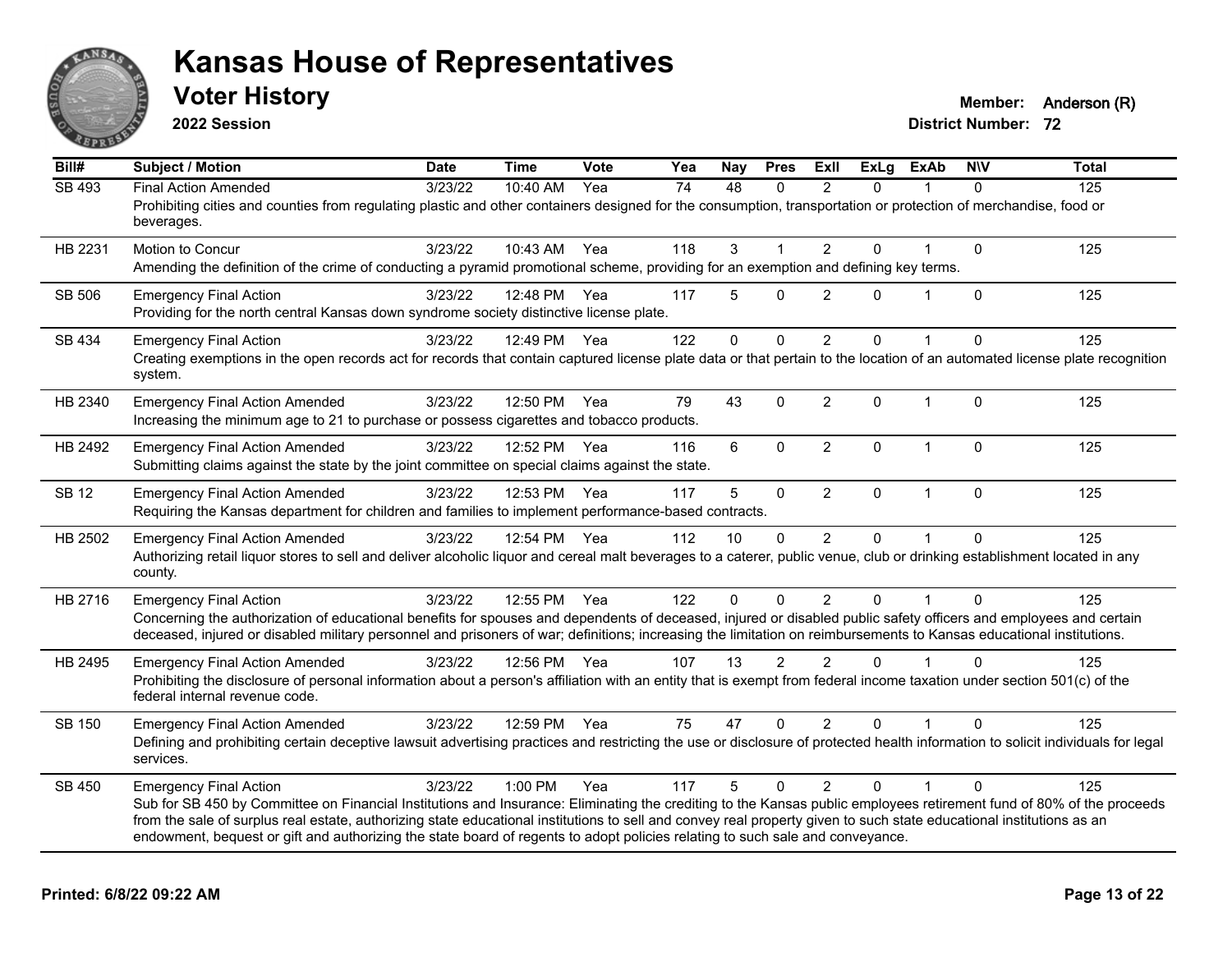

**2022 Session**

**Voter History Member:** Anderson (R)

| Bill#          | <b>Subject / Motion</b>                                                                                                                                                                                                                                                                                                  | <b>Date</b> | <b>Time</b>  | Vote | Yea | <b>Nay</b>     | <b>Pres</b> | ExII           | <b>ExLg</b> | <b>ExAb</b>    | <b>NIV</b>     | <b>Total</b> |
|----------------|--------------------------------------------------------------------------------------------------------------------------------------------------------------------------------------------------------------------------------------------------------------------------------------------------------------------------|-------------|--------------|------|-----|----------------|-------------|----------------|-------------|----------------|----------------|--------------|
| <b>HB 2504</b> | <b>Emergency Final Action Sub Bill</b>                                                                                                                                                                                                                                                                                   | 3/23/22     | 1:01 PM      | Yea  | 122 | $\Omega$       | $\Omega$    | $\mathcal{P}$  | $\Omega$    | 1              | $\Omega$       | 125          |
|                | Substitute for HB 2504 by Committee on Transportation - Allowing the printing of the international symbol of access for disabled veteran distinctive license plates and<br>certain parking privileges for disabled veterans who meet certain physical disability definitions.                                            |             |              |      |     |                |             |                |             |                |                |              |
| SB 405         | <b>Emergency Final Action Amended</b><br>Authorizing the state historical society to convey certain real property to the Shawnee Tribe.                                                                                                                                                                                  | 3/23/22     | 1:02 PM      | Yea  | 122 | $\mathbf 0$    | $\Omega$    | $\overline{2}$ | $\Omega$    | $\mathbf{1}$   | $\Omega$       | 125          |
| HB 2697        | <b>Emergency Final Action Amended</b>                                                                                                                                                                                                                                                                                    | 3/23/22     | 1:02 PM      | Yea  | 122 | $\mathbf 0$    | $\mathbf 0$ | $\overline{2}$ | $\Omega$    | 1              | $\Omega$       | 125          |
|                | Making changes to the process for evaluating and treating people who are undergoing evaluation for competency to stand trial and allowing such evaluation and<br>treatment at various facilities.                                                                                                                        |             |              |      |     |                |             |                |             |                |                |              |
| HB 2596        | <b>Emergency Final Action Amended</b>                                                                                                                                                                                                                                                                                    | 3/23/22     | 1:03 PM      | Yea  | 122 | $\mathbf{0}$   | $\Omega$    | $\overline{2}$ | $\Omega$    | 1              | $\Omega$       | 125          |
|                | Authorizing the board of education of a school district to contract with transportation network companies to provide certain transportation services.                                                                                                                                                                    |             |              |      |     |                |             |                |             |                |                |              |
| SB 563         | <b>EFA Sub Bill Amended</b>                                                                                                                                                                                                                                                                                              | 3/23/22     | 1:36 PM      | Yea  | 112 | 9              | $\Omega$    | $\overline{2}$ | 0           | $\overline{2}$ | $\Omega$       | 125          |
|                | Substitute for SB 563 by Committee on Redistricting - Proposing state senatorial redistricting plan liberty three.                                                                                                                                                                                                       |             |              |      |     |                |             |                |             |                |                |              |
| HB 2458        | Motion to Concur                                                                                                                                                                                                                                                                                                         | 3/29/22     | 10:43 AM     | Yea  | 121 | $\mathbf{0}$   | $\Omega$    | $\overline{2}$ | $\Omega$    | $\overline{2}$ | $\Omega$       | 125          |
|                | Senate Substitute for HB 2458 by Committee on Transportation - Limiting the liability of optometrists and ophthalmologists who report information to the division of<br>vehicles relating to a person's vision.                                                                                                          |             |              |      |     |                |             |                |             |                |                |              |
| <b>HB 2228</b> | Motion to Concur                                                                                                                                                                                                                                                                                                         | 3/29/22     | 10:46 AM Yea |      | 121 | $\mathbf{0}$   | $\Omega$    | $\overline{2}$ | 0           | $\overline{2}$ | $\Omega$       | 125          |
|                | Requiring law enforcement agencies to adopt a policy regarding submission of sexual assault evidence kits and allowing evidence collection at child advocacy centers<br>or other facilities.                                                                                                                             |             |              |      |     |                |             |                |             |                |                |              |
| HB 2075        | Mot to Concur in Conference                                                                                                                                                                                                                                                                                              | 3/29/22     | 10:49 AM     | Yea  | 121 | $\mathbf 0$    | $\Omega$    | $\overline{2}$ | $\Omega$    | $\overline{2}$ | $\mathbf 0$    | 125          |
|                | Allowing venue for an adoption when the state is the agency to be where the state agency or its subcontracting agency has an office.                                                                                                                                                                                     |             |              |      |     |                |             |                |             |                |                |              |
| HB 2537        | Mot to Concur in Conference                                                                                                                                                                                                                                                                                              | 3/29/22     | 10:51 AM     | Yea  | 121 | $\mathbf{0}$   | $\Omega$    | $\overline{2}$ | 0           | 2              | $\Omega$       | 125          |
|                | Requiring the insurance department to hold a hearing in cases involving an order under the Kansas administrative procedure act.                                                                                                                                                                                          |             |              |      |     |                |             |                |             |                |                |              |
| HB 2605        | Motion to Concur                                                                                                                                                                                                                                                                                                         | 3/29/22     | 10:54 AM     | Yea  | 119 | $\overline{2}$ | $\Omega$    | 2              | 0           | $\overline{2}$ | $\Omega$       | 125          |
|                | Increasing the rural population requirement maximum for the veterinary training program for rural Kansas and creating a food animal percentage requirement that may<br>be fulfilled in lieu thereof.                                                                                                                     |             |              |      |     |                |             |                |             |                |                |              |
| HB 2607        | Mot to Concur in Conference                                                                                                                                                                                                                                                                                              | 3/30/22     | 11:33 AM     | Yea  | 123 | $\mathbf{0}$   | $\Omega$    |                | $\Omega$    | $\Omega$       |                | 125          |
|                | Clarifying the time limitations for habeas corpus claims, requiring earlier notice of anticipated release from custody of a person who may be a sexually violent predator to<br>the attorney general and a multidisciplinary team and specifying where such person will be detained during civil commitment proceedings. |             |              |      |     |                |             |                |             |                |                |              |
| HB 2564        | Mot to Concur in Conference                                                                                                                                                                                                                                                                                              | 3/30/22     | 11:35 AM     | Yea  | 123 | $\mathbf{0}$   | $\Omega$    | $\mathbf{1}$   | 0           | $\Omega$       | $\overline{1}$ | 125          |
|                | Updating the version of risk-based capital instructions in effect.                                                                                                                                                                                                                                                       |             |              |      |     |                |             |                |             |                |                |              |
| HB 2386        | <b>Motion to Concur</b>                                                                                                                                                                                                                                                                                                  | 3/30/22     | 11:38 AM     | Yea  | 120 | 3              | $\Omega$    | $\overline{1}$ | 0           | $\mathbf 0$    | $\mathbf 1$    | 125          |
|                | Establishing requirements for the payment and reimbursement of dental services by a dental benefit plan.                                                                                                                                                                                                                 |             |              |      |     |                |             |                |             |                |                |              |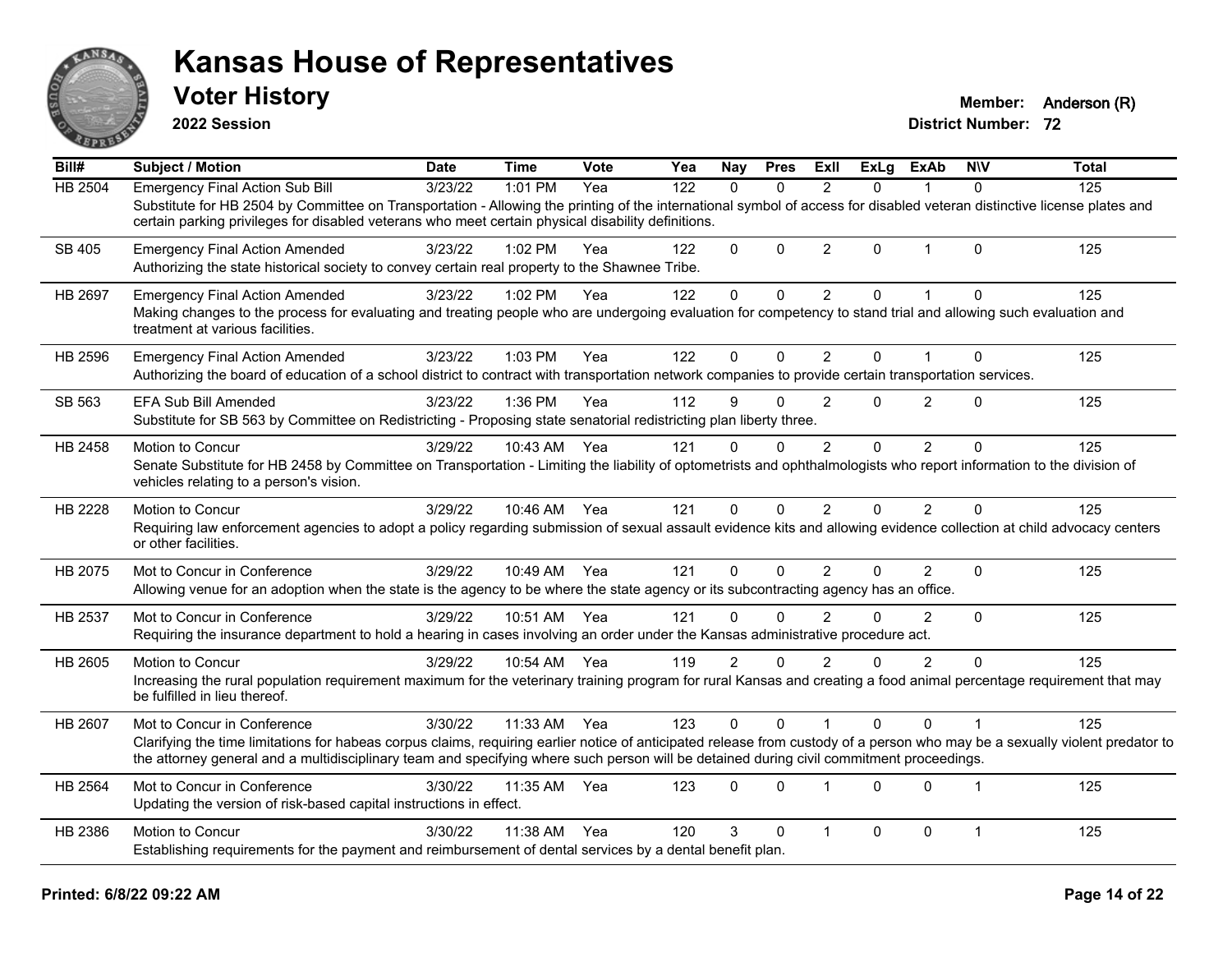

**2022 Session**

**Voter History Member:** Anderson (R)

| Bill#        | <b>Subject / Motion</b>                                                                                                                                                                                                                                                                                                                                                                                                                                                                                                                                                                                                 | <b>Date</b>      | <b>Time</b> | Vote | Yea | Nay      | <b>Pres</b>  | ExII           | <b>ExLg</b>    | <b>ExAb</b>    | <b>NIV</b>     | <b>Total</b> |
|--------------|-------------------------------------------------------------------------------------------------------------------------------------------------------------------------------------------------------------------------------------------------------------------------------------------------------------------------------------------------------------------------------------------------------------------------------------------------------------------------------------------------------------------------------------------------------------------------------------------------------------------------|------------------|-------------|------|-----|----------|--------------|----------------|----------------|----------------|----------------|--------------|
| <b>SB 62</b> | Motion to adopt CCR<br>Amending the standards for school-administered vision screenings for students, establishing the Kansas children's vision health and school readiness commission and<br>relating to the powers and duties of the Kansas commission for the deaf and hard of hearing with regard to registration of interpreters, communication access services<br>guidelines and adoption of rules and regulations.                                                                                                                                                                                               | $\sqrt{3}/30/22$ | 11:40 AM    | Yea  | 121 | 3        | $\Omega$     |                | $\Omega$       | $\Omega$       | $\Omega$       | 125          |
| SB 84        | EFA Sub Bill Amended<br>House Substitute for Substitute for SB 84 by Committee on Federal and State Affairs - Authorizing sports wagering under the Kansas expanded lottery act.                                                                                                                                                                                                                                                                                                                                                                                                                                        | 3/30/22          | 12:45 PM    | Yea  | 88  | 36       | $\mathbf{0}$ |                | $\Omega$       | $\Omega$       | 0              | 125          |
| SB 563       | Motion to adopt CCR<br>Substitute for SB 563 by Committee on Redistricting - Proposing state senatorial redistricting plan liberty three.                                                                                                                                                                                                                                                                                                                                                                                                                                                                               | 3/30/22          | 5:56 PM     | Yea  | 83  | 40       | $\Omega$     |                | 0              |                | $\Omega$       | 125          |
| HB 2476      | Motion to adopt CCR<br>Providing for the silver star medal, bronze star medal, city of Hutchinson and daughters of the American revolution distinctive license plates and four distinctive license<br>plates for the Kansas department of wildlife and parks; authorizing the printing of the international symbol of access for disabled veteran distinctive license plates and<br>parking privileges for certain physically disabled veterans; allowing veteran distinctive license plate applicants to provide a DD214 form, DD form 2 (Retired) or a Kansas<br>veteran driver's license as proof of veteran status. | 3/31/22          | 10:57 AM    | Yea  | 115 | 5        | $\mathbf{0}$ | $\overline{2}$ | $\overline{2}$ | 1              | $\Omega$       | 125          |
| HB 2478      | Motion to adopt CCR<br>Designating a portion of United States highway 166 as the SGT Evan S Parker memorial highway, a portion of U.S. highway 56 as the PFC Shane Austin memorial<br>highway, a portion of United States highway 69 as the Senator Tom R Van Sickle memorial highway, a certain bridge on K-126 as the Dennis Crain memorial bridge, a<br>portion of United States highway 69 as the AMM2c Walter Scott Brown memorial highway and bridges on K-66 highway as veterans memorial bridge.                                                                                                                | 3/31/22          | 10:59 AM    | Yea  | 120 | $\Omega$ | $\Omega$     | 2              | $\mathcal{P}$  |                | $\Omega$       | 125          |
| HB 2595      | Motion to adopt CCR<br>Making certain antique vehicle titling procedures applicable to vehicles having a model year 60 years old or older.                                                                                                                                                                                                                                                                                                                                                                                                                                                                              | 3/31/22          | 11:00 AM    | Yea  | 119 |          | $\Omega$     | $\overline{2}$ | $\overline{2}$ | 1              | $\Omega$       | 125          |
| HB 2448      | Motion to adopt CCR<br>Senate Substitute for HB 2448 by Committee on Public Health and Welfare - Requiring able-bodied adults without dependents to complete an employment and training<br>program in order to receive food assistance.                                                                                                                                                                                                                                                                                                                                                                                 | 3/31/22          | 2:55 PM     | Yea  | 70  | 46       | $\Omega$     | 5              | $\Omega$       | $\overline{2}$ | $\mathfrak{p}$ | 125          |
| SB 446       | Motion to adopt CCR<br>Allowing restricted driver's license holders beginning at age 15 to drive to and from religious activities held by any religious organization and providing for the electronic<br>renewal of nondriver's identification card.                                                                                                                                                                                                                                                                                                                                                                    | 3/31/22          | 3:01 PM     | Yea  | 87  | 30       | $\Omega$     | 5              | $\Omega$       | $\overline{2}$ | $\overline{1}$ | 125          |
| SB 215       | Motion to adopt CCR<br>Transferring the authority for postsecondary driver's education programs and driver training schools to the department of revenue and authorizing the board of education<br>of a school district to contract with transportation network companies to provide certain transportation services.                                                                                                                                                                                                                                                                                                   | 3/31/22          | 3:04 PM     | Yea  | 117 | $\Omega$ | $\Omega$     | 5              | $\Omega$       | $\mathcal{P}$  | $\mathbf{1}$   | 125          |
| HB 2005      | Motion to adopt CCR<br>Excluding hot water supply boilers that have a nominal water capacity not exceeding 120 gallons from the provisions of the boiler safety act; creating the elevator safety<br>act to require safety standards, permit requirements, and insurance coverage for elevator contractors; requiring inspections of elevators and licensure for persons<br>installing, repairing and inspecting elevators; creating an elevator safety advisory board; establishing duties for the state fire marshal.                                                                                                 | 3/31/22          | 3:11 PM     | Yea  | 73  | 45       | $\Omega$     | 5              | $\Omega$       | $\overline{2}$ | $\Omega$       | 125          |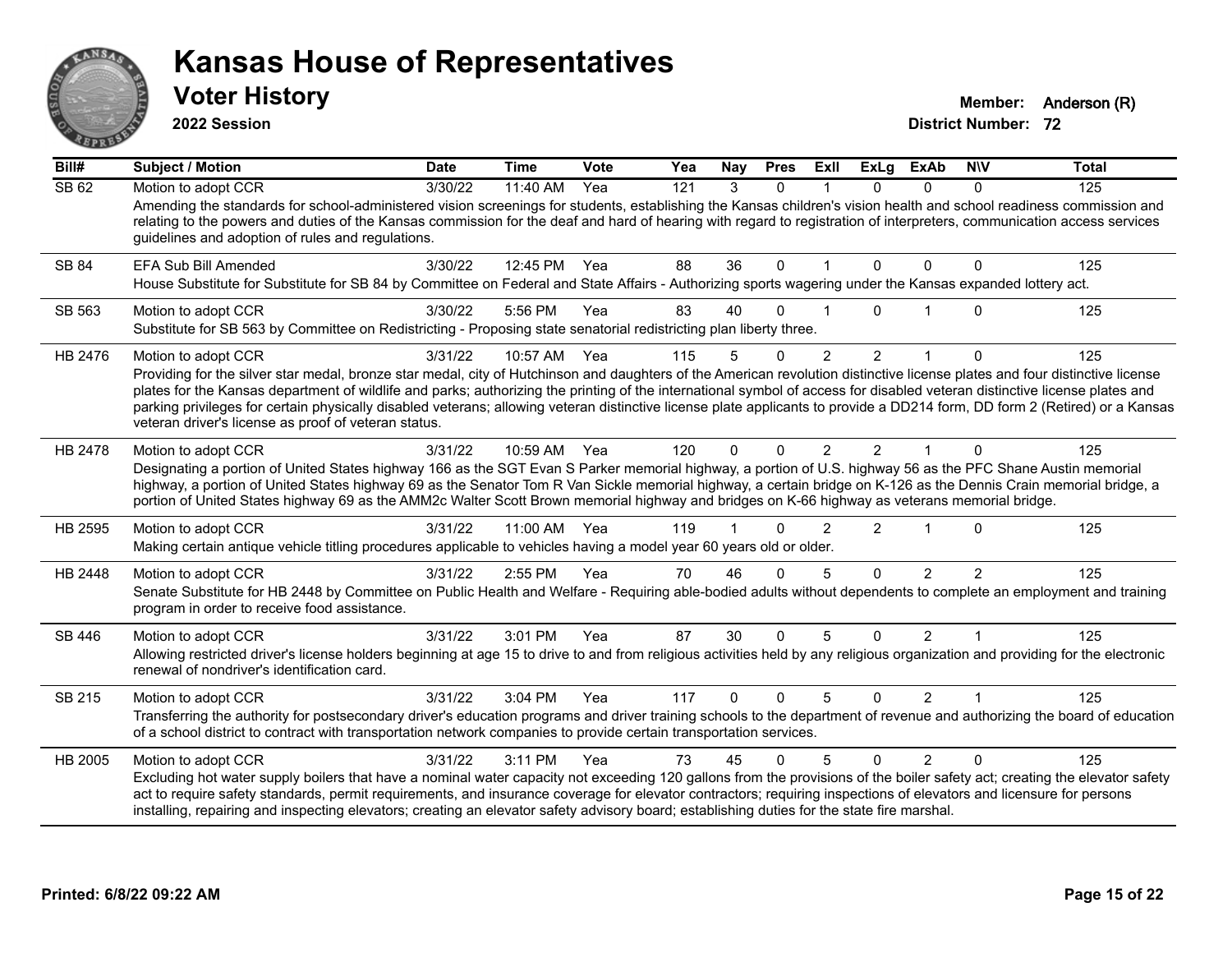

| Bill#           | <b>Subject / Motion</b>                                                                                                                                                                                                                                                                                                                                                                                                                                                                                                                                                                                                                                                                                                                                                                                                                                                                                                                                                                                                                                                                                                   | <b>Date</b> | <b>Time</b> | <b>Vote</b> | Yea | Nay            | <b>Pres</b> | ExII | <b>ExLg</b> | <b>ExAb</b>    | <b>NIV</b>  | <b>Total</b> |
|-----------------|---------------------------------------------------------------------------------------------------------------------------------------------------------------------------------------------------------------------------------------------------------------------------------------------------------------------------------------------------------------------------------------------------------------------------------------------------------------------------------------------------------------------------------------------------------------------------------------------------------------------------------------------------------------------------------------------------------------------------------------------------------------------------------------------------------------------------------------------------------------------------------------------------------------------------------------------------------------------------------------------------------------------------------------------------------------------------------------------------------------------------|-------------|-------------|-------------|-----|----------------|-------------|------|-------------|----------------|-------------|--------------|
| SB <sub>2</sub> | Motion to adopt CCR                                                                                                                                                                                                                                                                                                                                                                                                                                                                                                                                                                                                                                                                                                                                                                                                                                                                                                                                                                                                                                                                                                       | 3/31/22     | 4:51 PM     | Yea         | 86  | 31             | $\Omega$    | 5    | 0           | 3              | $\Omega$    | 125          |
|                 | Allowing consumption of beer, wine or other alcoholic liquor on the Kansas state fairgrounds; increasing the number of temporary permits an applicant may receive from<br>four to 12 permits per year; limiting what cities, counties or townships may charge for a temporary permit to not more than \$25 per day; crediting a portion of moneys<br>collected from the liquor drink tax and the liquor enforcement tax to the state fair capital improvements fund; requiring that licensed farm wineries be issued a cereal<br>malt beverage retailer license if the statutory requirements for such retailer license are satisfied; authorizing retail liquor stores to sell and deliver alcoholic liquor and<br>cereal malt beverages to a caterer, public venue, club or drinking establishment located in any adjacent county any county with a comer located within two miles<br>measured along the adjacent county boundary; Increasing the percentage of alcohol by volume allowed to not more than 16% for domestic table wine and the domestic<br>fortified wine threshold to more than 16% alcohol by volume. |             |             |             |     |                |             |      |             |                |             |              |
| HB 2087         | Motion to adopt CCR                                                                                                                                                                                                                                                                                                                                                                                                                                                                                                                                                                                                                                                                                                                                                                                                                                                                                                                                                                                                                                                                                                       | 3/31/22     | 4:54 PM     | Yea         | 105 | 12             | $\mathbf 0$ | 5    | $\Omega$    | 3              | $\Omega$    | 125          |
|                 | Limiting the review of certain rules and regulations by the director of the budget and requiring review of rules and regulations every five years.                                                                                                                                                                                                                                                                                                                                                                                                                                                                                                                                                                                                                                                                                                                                                                                                                                                                                                                                                                        |             |             |             |     |                |             |      |             |                |             |              |
| HB 2559         | Motion to adopt CCR                                                                                                                                                                                                                                                                                                                                                                                                                                                                                                                                                                                                                                                                                                                                                                                                                                                                                                                                                                                                                                                                                                       | 3/31/22     | 4:58 PM     | Yea         | 102 | 15             | $\mathbf 0$ | 5    | $\Omega$    | 3              | $\mathbf 0$ | 125          |
| HB 2489         | Mot to Concur in Conference                                                                                                                                                                                                                                                                                                                                                                                                                                                                                                                                                                                                                                                                                                                                                                                                                                                                                                                                                                                                                                                                                               | 3/31/22     | 5:01 PM     | Yea         | 117 | $\Omega$       | $\Omega$    | 5    | $\Omega$    | 3              | $\Omega$    | 125          |
|                 | Amending provisions of the technology-enabled fiduciary financial institutions act relating to out-of-state financial institutions, banks and trust companies conducting<br>fidfin transactions, fees and assessments, examinations, disclosures to consumers and requiring such institutions to be mandatory reporters for purposes of elder<br>abuse.                                                                                                                                                                                                                                                                                                                                                                                                                                                                                                                                                                                                                                                                                                                                                                   |             |             |             |     |                |             |      |             |                |             |              |
| SB 91           | Motion to adopt CCR<br>House Substitute for SB 91 by Committee on Commerce, Labor and Economic Development - Providing liability protection for businesses, municipalities and<br>educational institutions that participate in high school work-based learning programs and providing that schools are responsible for injuries to students participating in<br>such programs                                                                                                                                                                                                                                                                                                                                                                                                                                                                                                                                                                                                                                                                                                                                             | 3/31/22     | 9:05 PM     | Yea         | 116 | 0              | $\Omega$    | 5    | U           |                | $\Omega$    | 125          |
| SB 421          | Motion to adopt CCR                                                                                                                                                                                                                                                                                                                                                                                                                                                                                                                                                                                                                                                                                                                                                                                                                                                                                                                                                                                                                                                                                                       | 3/31/22     | 9:10 PM     | Yea         | 106 | 10             | $\Omega$    | 5    | $\Omega$    | 4              | $\Omega$    | 125          |
|                 | Transferring \$1,000,000,000 from the state general fund to the Kansas public employees retirement fund during fiscal year 2022 and eliminating certain level-dollar<br>KPERS employer contribution payments.                                                                                                                                                                                                                                                                                                                                                                                                                                                                                                                                                                                                                                                                                                                                                                                                                                                                                                             |             |             |             |     |                |             |      |             |                |             |              |
| <b>SB 408</b>   | Motion to adopt CCR                                                                                                                                                                                                                                                                                                                                                                                                                                                                                                                                                                                                                                                                                                                                                                                                                                                                                                                                                                                                                                                                                                       | 3/31/22     | 9:15 PM     | Yea         | 114 | $\overline{2}$ | $\Omega$    | 5    | $\Omega$    | 4              | $\Omega$    | 125          |
|                 | Increasing the criminal penalties for multiple thefts of mail; specifying that the crime of burglary includes, without authority, entering into or remaining within any locked<br>or secured portion of any dwelling, building or other structure, with intent to commit another crime therein; providing guidance to determine how offenders under the<br>supervision of two or more supervision agencies can have supervision consolidated into one agency; requiring an offender who raises error in such offender's criminal<br>history calculation for the first time on appeal to show prejudicial error and authorizing the court to correct an illegal sentence while a direct appeal is pending; and<br>transferring the responsibility to certify drug abuse treatment providers that participate in the certified drug abuse treatment program from the department of corrections<br>to the Kansas sentencing commission.                                                                                                                                                                                      |             |             |             |     |                |             |      |             |                |             |              |
| SB 366          | Motion to adopt CCR                                                                                                                                                                                                                                                                                                                                                                                                                                                                                                                                                                                                                                                                                                                                                                                                                                                                                                                                                                                                                                                                                                       | 3/31/22     | 9:20 PM     | Yea         | 116 | $\Omega$       | $\Omega$    | 5    | $\Omega$    |                | 0           | 125          |
|                 | Specifying that the crime of burglary includes, without authority, entering into or remaining within any locked or secured portion of any dwelling, building or other<br>structure, with intent to commit another crime therein.                                                                                                                                                                                                                                                                                                                                                                                                                                                                                                                                                                                                                                                                                                                                                                                                                                                                                          |             |             |             |     |                |             |      |             |                |             |              |
| HB 2456         | Motion to adopt CCR                                                                                                                                                                                                                                                                                                                                                                                                                                                                                                                                                                                                                                                                                                                                                                                                                                                                                                                                                                                                                                                                                                       | 3/31/22     | 11:22 PM    | Yea         | 93  | 20             | $\Omega$    | 5    | $\Omega$    | $\overline{7}$ | $\Omega$    | 125          |
|                 | Establishing the Kansas kids lifetime combination hunting and fishing license.                                                                                                                                                                                                                                                                                                                                                                                                                                                                                                                                                                                                                                                                                                                                                                                                                                                                                                                                                                                                                                            |             |             |             |     |                |             |      |             |                |             |              |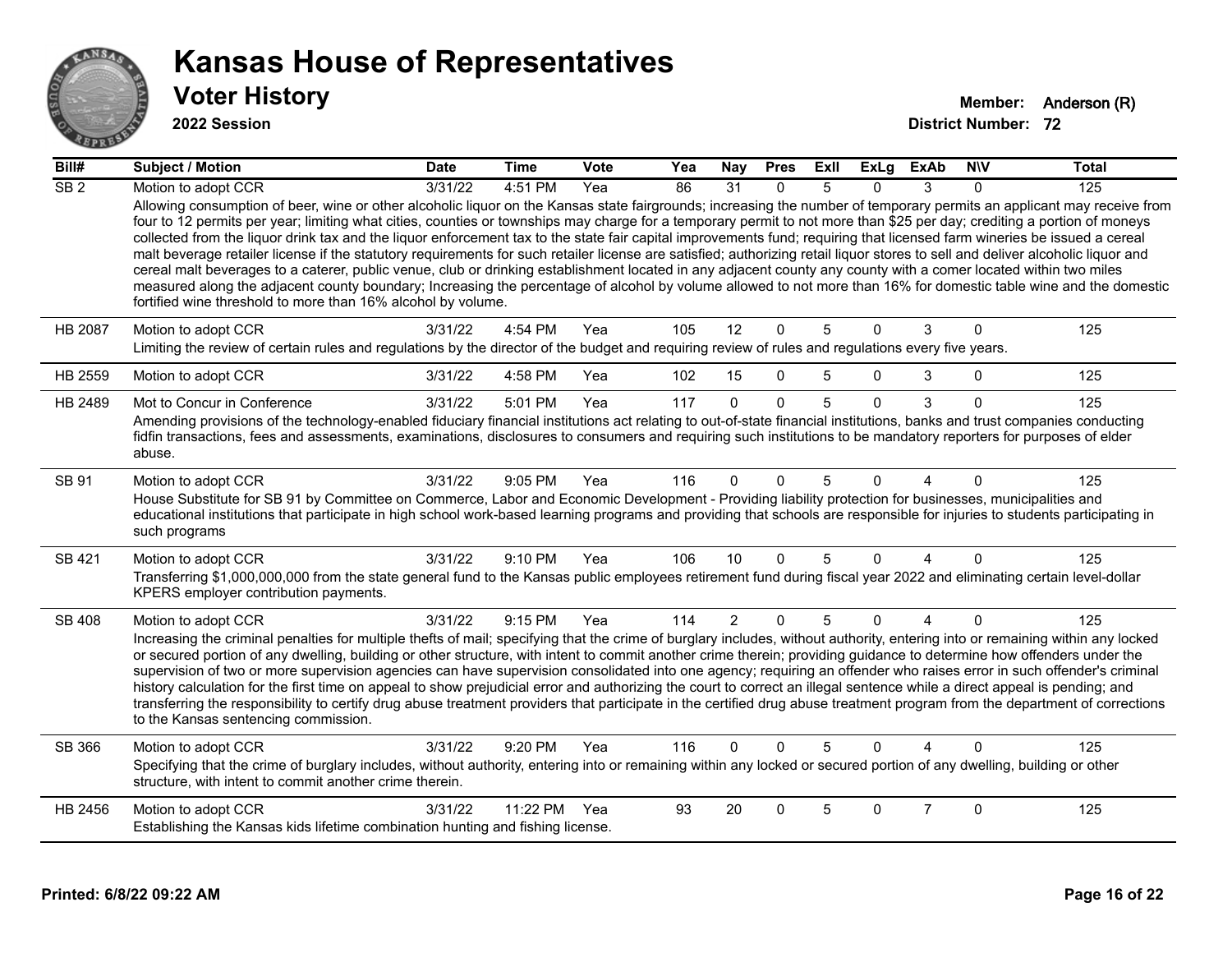

**2022 Session**

**Voter History Member:** Anderson (R)

| Bill#          | <b>Subject / Motion</b>                                                                                                                                                                                                                                                                                                                                                                                                                                                         | <b>Date</b> | <b>Time</b> | Vote | Yea | Nay      | <b>Pres</b>  | ExII | <b>ExLg</b> | <b>ExAb</b>    | <b>NIV</b> | <b>Total</b> |
|----------------|---------------------------------------------------------------------------------------------------------------------------------------------------------------------------------------------------------------------------------------------------------------------------------------------------------------------------------------------------------------------------------------------------------------------------------------------------------------------------------|-------------|-------------|------|-----|----------|--------------|------|-------------|----------------|------------|--------------|
| <b>HB 2703</b> | Motion to adopt CCR                                                                                                                                                                                                                                                                                                                                                                                                                                                             | 3/31/22     | 11:25 PM    | Yea  | 110 | 3        | $\Omega$     | 5    | 0           |                | $\Omega$   | 125          |
|                | Changing law relating to employment including employment security law provisions regarding the employment security fund status and employer contribution rates and<br>the definition of employment to conform with federal law, making revisions to the department of labor's my reemployment plan program and enacting the Kansas<br>targeted employment act to facilitate employment of persons with developmental disabilities through a tax credit incentive for employers. |             |             |      |     |          |              |      |             |                |            |              |
| 0              | Motion to Adjourn - Helgerson                                                                                                                                                                                                                                                                                                                                                                                                                                                   | 3/31/22     | 11:32 PM    | Nav  | 29  | 77       | $\Omega$     | 5    | 0           |                |            | 125          |
| <b>SB 200</b>  | Motion to adopt CCR                                                                                                                                                                                                                                                                                                                                                                                                                                                             | 4/1/22      | 11:16 AM    | Yea  | 112 | 2        | $\mathbf{0}$ |      | $\Omega$    | 2              | 2          | 125          |
|                | Expanding the pharmacist scope of practice to include initiation of therapy for certain conditions, updating provisions of the prescription monitoring program act relating<br>to program data, storage and access and increasing the membership of the advisory committee.                                                                                                                                                                                                     |             |             |      |     |          |              |      |             |                |            |              |
| SB 343         | Motion to adopt CCR                                                                                                                                                                                                                                                                                                                                                                                                                                                             | 4/1/22      | 11:19 AM    | Yea  | 115 | $\Omega$ | $\Omega$     | 7    | $\Omega$    | 2              |            | 125          |
|                | Providing considerations for in family law, adoption, foster care, guardianship and child in need of care proceedings for parents or prospective parents who are blind and<br>updating the term "hearing impaired" to "hard of hearing" in statutes related to persons with hearing loss.                                                                                                                                                                                       |             |             |      |     |          |              |      |             |                |            |              |
| SB 453         | Motion to adopt CCR                                                                                                                                                                                                                                                                                                                                                                                                                                                             | 4/1/22      | $11:22$ AM  | Yea  | 116 | $\Omega$ | $\Omega$     |      | 0           | $\overline{2}$ | $\Omega$   | 125          |
|                | Requiring unlicensed employees in adult care homes to complete certain training requirements, reinstating the social worker applicant option for board-approved                                                                                                                                                                                                                                                                                                                 |             |             |      |     |          |              |      |             |                |            |              |
|                | postgraduate supervised experience, allowing master's and clinical level licensees to take the baccalaureate addiction counselor test and requiring the behavioral<br>sciences regulatory board to accept a master of social work degree from Fort Hays state university as from an accredited college or university.                                                                                                                                                           |             |             |      |     |          |              |      |             |                |            |              |
|                |                                                                                                                                                                                                                                                                                                                                                                                                                                                                                 |             |             |      |     |          |              |      |             |                |            |              |
| SB 286         | Motion to Adopt CCR                                                                                                                                                                                                                                                                                                                                                                                                                                                             | 4/1/22      | 12:44 PM    | Yea  | 64  | 51       |              |      | U           | 2              |            | 125          |
|                | House Substitute for Substitute for SB 286 by Committee on Judiciary - Continuing the governmental response to the COVID-19 pandemic in Kansas by extending the<br>expanded use of telemedicine, the suspension of certain requirements related to medical care facilities and immunity from civil liability for certain healthcare providers,                                                                                                                                  |             |             |      |     |          |              |      |             |                |            |              |
|                | certain persons conducting business in this state and covered facilities for COVID-19 claims until January 20, 2023, creating the crime of interference with the conduct                                                                                                                                                                                                                                                                                                        |             |             |      |     |          |              |      |             |                |            |              |
|                | of a hospital and increasing the criminal penalties for battery of a healthcare provider.                                                                                                                                                                                                                                                                                                                                                                                       |             |             |      |     |          |              |      |             |                |            |              |
| SB 267         | Motion to adopt CCR                                                                                                                                                                                                                                                                                                                                                                                                                                                             | 4/1/22      | 4:05 PM     | Yea  | 104 | 12       | $\Omega$     |      | $\Omega$    | $\overline{2}$ | $\Omega$   | 125          |
|                | House Substitute for Substitute for SB 267 by Committee on Appropriations - Appropriations for FY 2022, FY 2023, FY 2024, FY 2025, FY26 and FY27 for various state<br>agencies.                                                                                                                                                                                                                                                                                                 |             |             |      |     |          |              |      |             |                |            |              |
| HB 2279        | Mot to Concur in Conference                                                                                                                                                                                                                                                                                                                                                                                                                                                     | 4/1/22      | 5:21 PM     | Yea  | 80  | 34       | $\Omega$     |      | ŋ           |                |            | 125          |
|                | Senate substitute for HB 2279 by committee on public health and welfare - Amending the advanced practice registered nurse authorized scope of practice to permit the<br>prescribing of drugs without a supervising physician.                                                                                                                                                                                                                                                   |             |             |      |     |          |              |      |             |                |            |              |
| HB 2109        | Motion to adopt CCR                                                                                                                                                                                                                                                                                                                                                                                                                                                             | 4/1/22      | 6:18 PM     | Yea  | 92  | 20       |              |      | n           | 5              | $\Omega$   | 125          |
|                | Prohibiting the disclosure of personal information about a person's affiliation with an entity that is exempt from federal income taxation under section 501(c) of the<br>federal internal revenue code and continuing in existence certain exceptions to the disclosure of public records under the open records act.                                                                                                                                                          |             |             |      |     |          |              |      |             |                |            |              |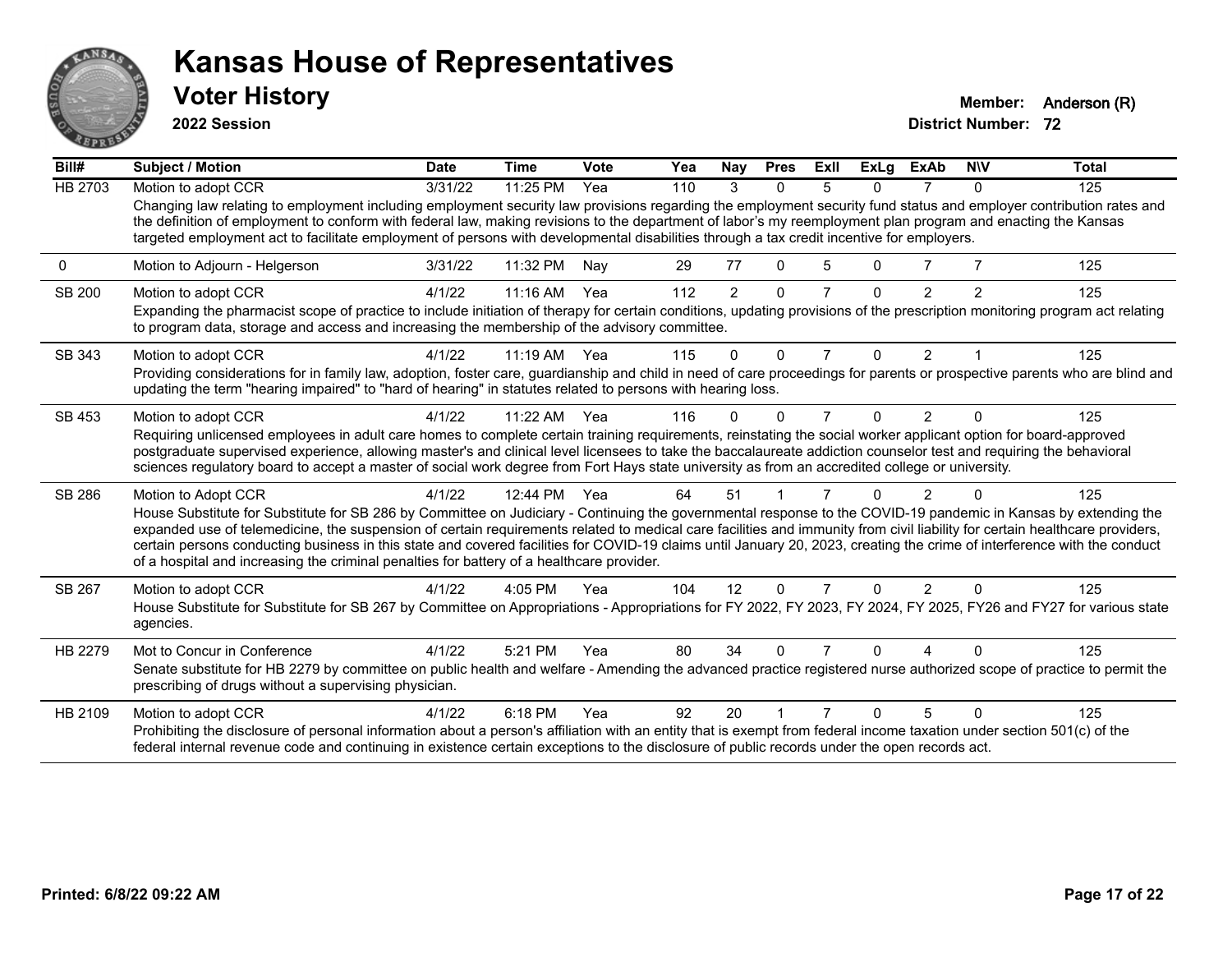

| Bill#          | <b>Subject / Motion</b>                                                                                                                                                                                                                                                                                                                                                                                                                                                                                                                                                                                                                                                                                                                                                                                                                                                                                                                                                                                                                                                                                                                                                                               | <b>Date</b> | <b>Time</b> | <b>Vote</b> | Yea | Nay      | <b>Pres</b>  | ExII | <b>ExLg</b> | <b>ExAb</b> | <b>NIV</b> | <b>Total</b> |
|----------------|-------------------------------------------------------------------------------------------------------------------------------------------------------------------------------------------------------------------------------------------------------------------------------------------------------------------------------------------------------------------------------------------------------------------------------------------------------------------------------------------------------------------------------------------------------------------------------------------------------------------------------------------------------------------------------------------------------------------------------------------------------------------------------------------------------------------------------------------------------------------------------------------------------------------------------------------------------------------------------------------------------------------------------------------------------------------------------------------------------------------------------------------------------------------------------------------------------|-------------|-------------|-------------|-----|----------|--------------|------|-------------|-------------|------------|--------------|
| HB 2299        | Motion to adopt CCR<br>Requiring retention of fingerprints by the Kansas bureau of investigation for participation in the federal rap back program; imposing restrictions on surveillance by certain<br>employees of the Kansas department of wildlife and parks on private property; expanding the jurisdiction and powers of law enforcement officers to include situations<br>when an activity is observed leading the officer to reasonably suspect a person is committing, has committed or is about to commit a crime and reasonably believe that<br>a person is in imminent danger of death or bodily injury without immediate action; allowing a search warrant to be executed within 240 hours from the time of issuance;<br>and directing the Kansas department for children and families to share certain information with investigating law enforcement agencies.                                                                                                                                                                                                                                                                                                                         | 4/1/22      | 6:23 PM     | Yea         | 110 | 3        | $\Omega$     |      | $\Omega$    | 5           | 0          | 125          |
| <b>HB 2508</b> | Motion to adopt CCR<br>Modifying the definition of possession in the Kansas criminal code, modifying the elements of and making changes to the criminal penalties of abuse of a child, requiring<br>a forfeiture of an appearance bond to be set aside in certain circumstances, permitting testimony to be presented using a two-way electronic audio-video communication<br>device during a preliminary hearing, making changes to the process for evaluating and treating people who are undergoing evaluation for competency to stand trial and<br>allowing mobile competency evaluations.                                                                                                                                                                                                                                                                                                                                                                                                                                                                                                                                                                                                        | 4/1/22      | 6:28 PM     | Yea         | 113 |          |              |      |             |             |            | 125          |
| HB 2377        | Motion to adopt CCR<br>Revising laws relating to operating an aircraft under the influence, including prescribing criminal and administrative penalties and providing for testing of blood, breath,<br>urine or other bodily substances, and preliminary screening tests of breath or oral fluid; authorizing reinstatement of a driver's license for certain persons with an ignition<br>interlock device restriction; requiring persons with an ignition interlock device restriction to complete the ignition interlock device program before driving privileges are<br>fully reinstated; providing for reduced ignition interlock device program costs for certain persons; providing that the highway patrol has oversight of state certification of<br>ignition interlock manufacturers and their service providers; modifying the criminal penalties for driving a commercial motor vehicle under the influence and driving under<br>the influence; increasing the period of disqualification for certain offenses committed by a person with commercial driving privileges; and prohibiting prosecuting<br>attorneys from concealing certain traffic violations from the CDLIS driver report. | 4/1/22      | 6:34 PM     | Yea         | 101 | 12       | $\Omega$     |      | $\Omega$    | 5           | n          | 125          |
| HB 2361        | Motion to adopt CCR<br>Senate Substitute for HB 2361 by Committee on Judiciary - Removing the requirement that all district court judges in Douglas county serve on the board of trustees of<br>the law library, authorizing the supreme court to adopt rules establishing specialty court programs, creating the specialty court funding advisory committee and the<br>specialty court resources fund, authorizing courts to order defendants to participate in specialty court programs and allowing expungement of certain convictions when<br>defendants complete the requirements of such programs.                                                                                                                                                                                                                                                                                                                                                                                                                                                                                                                                                                                              | 4/1/22      | 6:39 PM     | Yea         | 113 | $\Omega$ | $\Omega$     |      | $\Omega$    | 5           | $\Omega$   | 125          |
| <b>SB 58</b>   | Motion to adopt CCR<br>Establishing the parents' bill of rights for parents of students attending elementary or secondary school in this state.                                                                                                                                                                                                                                                                                                                                                                                                                                                                                                                                                                                                                                                                                                                                                                                                                                                                                                                                                                                                                                                       | 4/1/22      | 6:57 PM     | Yea         | 67  | 46       | <sup>0</sup> |      | 0           | 5           | U          | 125          |
| SB 160         | Motion to adopt CCR<br>Enacting the fairness in women's sports act to require that student athletic teams only include members who are of the same biological sex unless designated as coed.                                                                                                                                                                                                                                                                                                                                                                                                                                                                                                                                                                                                                                                                                                                                                                                                                                                                                                                                                                                                          | 4/1/22      | 8:00 PM     | Yea         | 74  | 39       |              |      | 0           | 5           | $\Omega$   | 125          |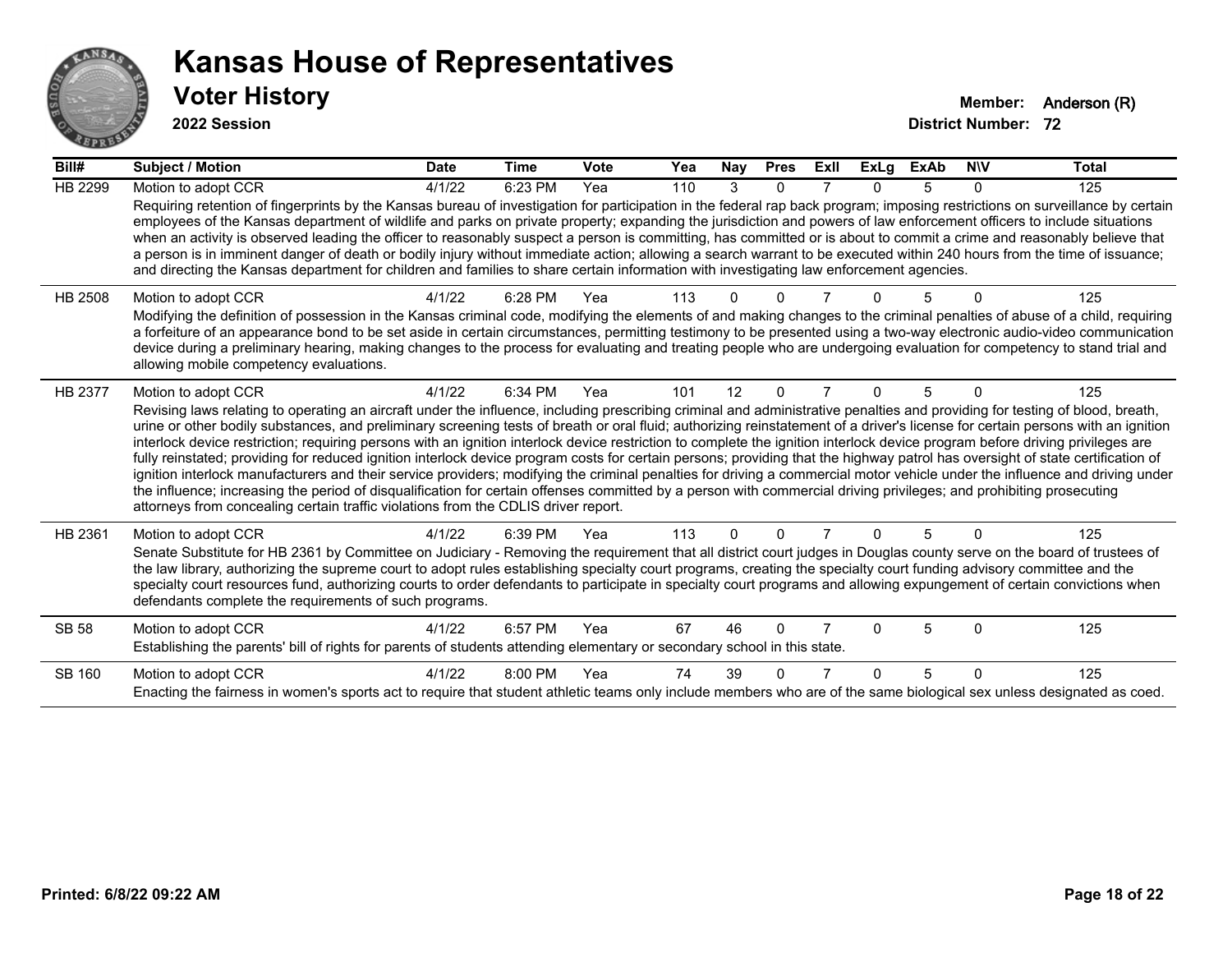

| Bill#           | <b>Subject / Motion</b>                                                                                                                                                                                                                                                                                                                                                                                                                                                                                                                                                                                                                                                                                                                                                                                                                                                                                                                                                                                                                                                                                                                                                                                                                                                                                                                                                                                                                                                                                                                                                                                                                                                                                                                                                                                                                                                                                                                                                                                                                                                                                                                                                                                                                                                                                                                                                                                                                                                                                                                                                                                                                                                                                                                                                                                                                                                                                                                                                                                                                                                                                                                                                     | <b>Date</b> | <b>Time</b> | <b>Vote</b> | Yea | Nay | <b>Pres</b> | ExII           | ExLg         | ExAb           | <b>NIV</b>   | Total |
|-----------------|-----------------------------------------------------------------------------------------------------------------------------------------------------------------------------------------------------------------------------------------------------------------------------------------------------------------------------------------------------------------------------------------------------------------------------------------------------------------------------------------------------------------------------------------------------------------------------------------------------------------------------------------------------------------------------------------------------------------------------------------------------------------------------------------------------------------------------------------------------------------------------------------------------------------------------------------------------------------------------------------------------------------------------------------------------------------------------------------------------------------------------------------------------------------------------------------------------------------------------------------------------------------------------------------------------------------------------------------------------------------------------------------------------------------------------------------------------------------------------------------------------------------------------------------------------------------------------------------------------------------------------------------------------------------------------------------------------------------------------------------------------------------------------------------------------------------------------------------------------------------------------------------------------------------------------------------------------------------------------------------------------------------------------------------------------------------------------------------------------------------------------------------------------------------------------------------------------------------------------------------------------------------------------------------------------------------------------------------------------------------------------------------------------------------------------------------------------------------------------------------------------------------------------------------------------------------------------------------------------------------------------------------------------------------------------------------------------------------------------------------------------------------------------------------------------------------------------------------------------------------------------------------------------------------------------------------------------------------------------------------------------------------------------------------------------------------------------------------------------------------------------------------------------------------------------|-------------|-------------|-------------|-----|-----|-------------|----------------|--------------|----------------|--------------|-------|
| HB 2239         | Motion to adopt CCR                                                                                                                                                                                                                                                                                                                                                                                                                                                                                                                                                                                                                                                                                                                                                                                                                                                                                                                                                                                                                                                                                                                                                                                                                                                                                                                                                                                                                                                                                                                                                                                                                                                                                                                                                                                                                                                                                                                                                                                                                                                                                                                                                                                                                                                                                                                                                                                                                                                                                                                                                                                                                                                                                                                                                                                                                                                                                                                                                                                                                                                                                                                                                         | 4/1/22      | 9:45 PM     | Yea         | 103 | 10  | $\Omega$    |                | $\Omega$     | 5              | $\Omega$     | 125   |
|                 | Providing tax credits for graduates of aerospace and aviation-related educational programs and employers of program graduates, school and classroom supplies<br>purchased by teachers, contributions to community colleges and technical colleges, qualified railroad track maintenance expenditures of short line railroads and<br>associated rail siding owners or lessees and expanding eligibility, amount and transferability of the research and development tax credit, providing homestead property<br>tax refunds from the income tax refund fund to certain persons based on the increase in property tax over the base year property tax amount, providing for an additional<br>personal income tax exemption for 100% disabled veterans, establishing the salt parity act to allow pass-through entities to elect to pay state income tax at the entity<br>level, establishing a checkoff for contributions to the Kansas historic site fund, establishing a revenue neutral rate complaint process for tax levies, authorizing the<br>county clerk to limit the amount of ad valorem taxes to be levied in certain circumstances, establishing a deadline for budgets to be filed with the director of accounts<br>and reports, requiring roll call votes and publication of information to exceed the revenue neutral rate, classifying certain agritourism activities and zoos as land devoted<br>to agricultural use, classifying land devoted to agriculture that is subject to the federal grassland conservation reserve program as grassland, establishing a property tax<br>exemption for antique utility trailers, allowing for the proration of value when certain personal property is acquired or sold prior to September 1 of any tax year, providing<br>for the exemption of inventory and work-in-progress machinery and equipment for telecommunications machinery and equipment, increasing the extent of exemption for<br>residential property from the statewide school levy, providing for abatement or credit of property tax for buildings and improvements destroyed or substantially destroyed<br>by natural disaster, providing a sales tax exemption for certain fencing and for reconstructing, repairing or replacing certain fencing damaged or destroyed by a wildfire,<br>flood, tornado or other natural disaster, excluding separately stated delivery charges from sales or selling price, removing the expiration on manufacturer cash rebates<br>on motor vehicles, providing countywide retailers' sales tax authority for Wilson county, requiring disclosure of distribution of revenues on countywide retailers' sales tax<br>ballot proposals, validating the election held to approve a retailers' sales tax levy by the city of Latham, extending the time period for eligibility in the loan repayment<br>program and the income tax credit for rural opportunity zones, enacting the Gage park improvement authority act and providing for the creation of the Gage park<br>improvement authority and an election for the imposition of a countywide sales tax sales tax within the boundaries of Shawnee county. |             |             |             |     |     |             |                |              |                |              |       |
| HB 2644         | Motion to Concur in Conference<br>Designating the Sandhill plum as the official state fruit.                                                                                                                                                                                                                                                                                                                                                                                                                                                                                                                                                                                                                                                                                                                                                                                                                                                                                                                                                                                                                                                                                                                                                                                                                                                                                                                                                                                                                                                                                                                                                                                                                                                                                                                                                                                                                                                                                                                                                                                                                                                                                                                                                                                                                                                                                                                                                                                                                                                                                                                                                                                                                                                                                                                                                                                                                                                                                                                                                                                                                                                                                | 4/1/22      | 9:48 PM     | Yea         | 108 | 5   | $\Omega$    |                | 0            | 5              | $\mathbf{0}$ | 125   |
| SB 261          | Motion to adopt CCR<br>Substitute for SB 261 by Committee on Agriculture -- Prohibiting the use of identifiable meat terms on the labels of meat analogs when such labels do not include proper<br>qualifying language to indicate that such products do not contain meat.                                                                                                                                                                                                                                                                                                                                                                                                                                                                                                                                                                                                                                                                                                                                                                                                                                                                                                                                                                                                                                                                                                                                                                                                                                                                                                                                                                                                                                                                                                                                                                                                                                                                                                                                                                                                                                                                                                                                                                                                                                                                                                                                                                                                                                                                                                                                                                                                                                                                                                                                                                                                                                                                                                                                                                                                                                                                                                  | 4/1/22      | 9:56 PM     | Yea         | 113 | 0   | 0           | $\overline{7}$ | $\Omega$     | 5              | $\mathbf{0}$ | 125   |
| SB 84           | Substitute Motion to Not Adopt CCR<br>House Substitute for Substitute for SB 84 by Committee on Federal and State Affairs - Authorizing sports wagering under the Kansas expanded lottery act.                                                                                                                                                                                                                                                                                                                                                                                                                                                                                                                                                                                                                                                                                                                                                                                                                                                                                                                                                                                                                                                                                                                                                                                                                                                                                                                                                                                                                                                                                                                                                                                                                                                                                                                                                                                                                                                                                                                                                                                                                                                                                                                                                                                                                                                                                                                                                                                                                                                                                                                                                                                                                                                                                                                                                                                                                                                                                                                                                                              | 4/1/22      | 11:59 PM    | Nay         | 56  | 56  | $\Omega$    | $\overline{7}$ | $\Omega$     | 6              | $\mathbf{0}$ | 125   |
| SB 84           | Motion to Adopt CCR<br>House Substitute for Substitute for SB 84 by Committee on Federal and State Affairs - Authorizing sports wagering under the Kansas expanded lottery act.                                                                                                                                                                                                                                                                                                                                                                                                                                                                                                                                                                                                                                                                                                                                                                                                                                                                                                                                                                                                                                                                                                                                                                                                                                                                                                                                                                                                                                                                                                                                                                                                                                                                                                                                                                                                                                                                                                                                                                                                                                                                                                                                                                                                                                                                                                                                                                                                                                                                                                                                                                                                                                                                                                                                                                                                                                                                                                                                                                                             | 4/1/22      | 11:59 PM    | Yea         | 63  | 49  | $\Omega$    | $\overline{7}$ | $\Omega$     | 6              | $\Omega$     | 125   |
| HB 2487         | Motions of a Previous Day                                                                                                                                                                                                                                                                                                                                                                                                                                                                                                                                                                                                                                                                                                                                                                                                                                                                                                                                                                                                                                                                                                                                                                                                                                                                                                                                                                                                                                                                                                                                                                                                                                                                                                                                                                                                                                                                                                                                                                                                                                                                                                                                                                                                                                                                                                                                                                                                                                                                                                                                                                                                                                                                                                                                                                                                                                                                                                                                                                                                                                                                                                                                                   | 4/26/22     | 11:35 AM    | Nay         | 48  | 74  | $\mathbf 0$ |                | 0            | $\overline{2}$ | 0            | 125   |
| <b>HCR 5022</b> | Motion to adopt CCR<br>Proposing a constitutional amendment requiring that a sheriff be elected in each county; exception.                                                                                                                                                                                                                                                                                                                                                                                                                                                                                                                                                                                                                                                                                                                                                                                                                                                                                                                                                                                                                                                                                                                                                                                                                                                                                                                                                                                                                                                                                                                                                                                                                                                                                                                                                                                                                                                                                                                                                                                                                                                                                                                                                                                                                                                                                                                                                                                                                                                                                                                                                                                                                                                                                                                                                                                                                                                                                                                                                                                                                                                  | 4/26/22     | 11:43 AM    | Yea         | 91  | 31  | $\Omega$    | $\mathbf{1}$   | $\mathbf{0}$ | $\overline{2}$ | $\mathbf{0}$ | 125   |
| HB 2387         | Motion to adopt CCR<br>Prohibiting the issuance of a request for proposal or entering into a new contract for the administration and provision of benefits under the medical assistance program<br>and removing the authority of the governor to prohibit attending or conducting certain religious services and worship services.                                                                                                                                                                                                                                                                                                                                                                                                                                                                                                                                                                                                                                                                                                                                                                                                                                                                                                                                                                                                                                                                                                                                                                                                                                                                                                                                                                                                                                                                                                                                                                                                                                                                                                                                                                                                                                                                                                                                                                                                                                                                                                                                                                                                                                                                                                                                                                                                                                                                                                                                                                                                                                                                                                                                                                                                                                          | 4/26/22     | 12:47 PM    | Yea         | 84  | 38  | $\Omega$    | $\overline{1}$ | $\Omega$     | $\overline{2}$ | $\Omega$     | 125   |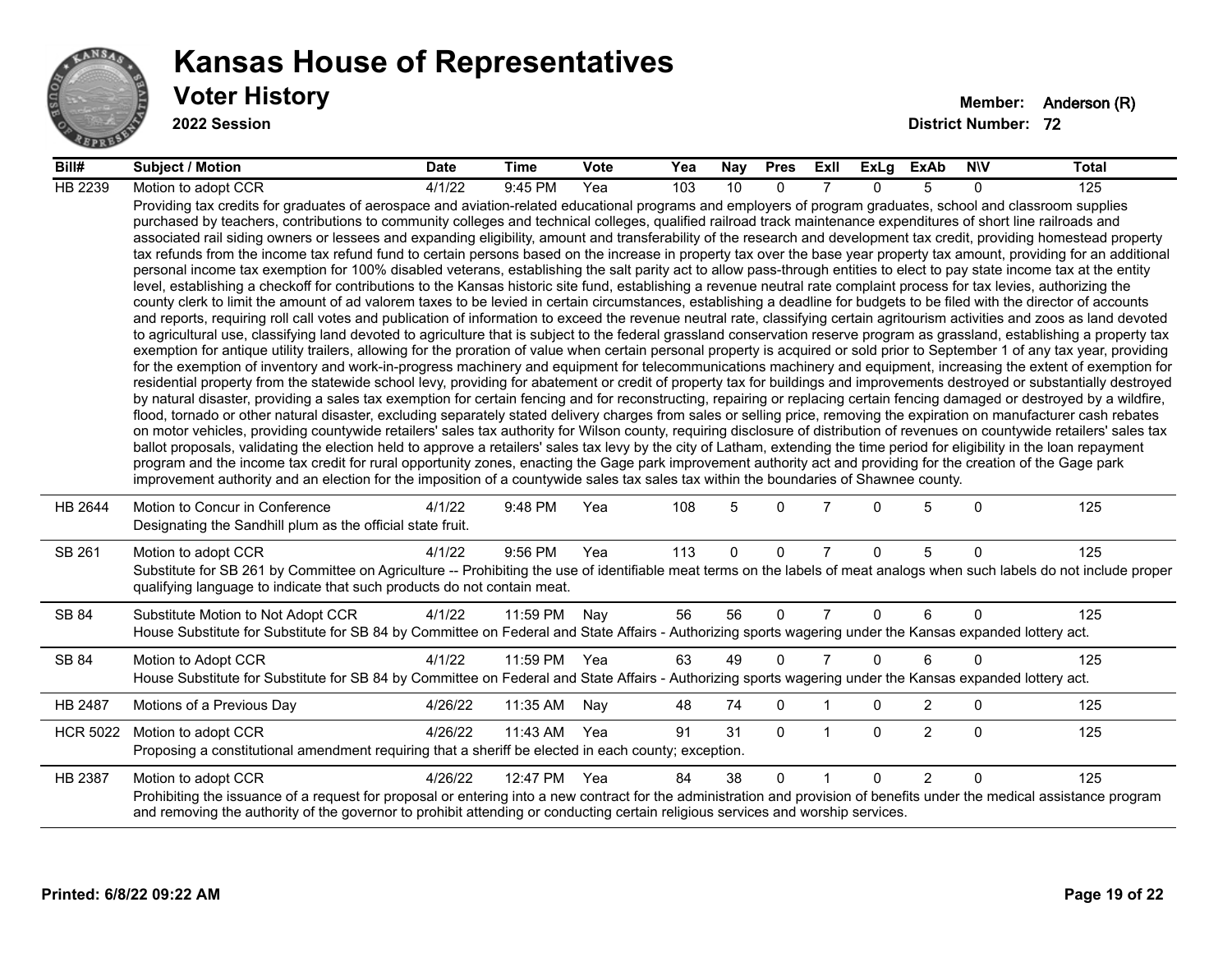

| Bill#          | <b>Subject / Motion</b>                                                                                                                                                                                                                                                                                                                                 | <b>Date</b> | <b>Time</b>  | Vote | Yea | <b>Nay</b>  | <b>Pres</b>  | ExII         | <b>ExLg</b>  | <b>ExAb</b>    | N/V          | <b>Total</b> |
|----------------|---------------------------------------------------------------------------------------------------------------------------------------------------------------------------------------------------------------------------------------------------------------------------------------------------------------------------------------------------------|-------------|--------------|------|-----|-------------|--------------|--------------|--------------|----------------|--------------|--------------|
| <b>HB 2252</b> | Motion to adopt CCR                                                                                                                                                                                                                                                                                                                                     | 4/26/22     | 12:50 PM     | Yea  | 84  | 38          | $\Omega$     |              | $\Omega$     | 2              | 0            | 125          |
|                | Prohibiting the modification of election laws by agreement except as approved by the legislative coordinating council.                                                                                                                                                                                                                                  |             |              |      |     |             |              |              |              |                |              |              |
| HB 2138        | Motion to adopt CCR                                                                                                                                                                                                                                                                                                                                     | 4/26/22     | 1:03 PM      | Yea  | 82  | 40          | U            |              | $\Omega$     | $\overline{2}$ | $\mathbf{0}$ | 125          |
|                | Providing for the use of electronic poll books in elections and the approval of such books by the secretary of state, requiring all voting systems for elections to use                                                                                                                                                                                 |             |              |      |     |             |              |              |              |                |              |              |
|                | individual voter-verified paper ballots with a distinctive watermark, requiring the secretary of state and local election officers to develop an affidavit to be signed by                                                                                                                                                                              |             |              |      |     |             |              |              |              |                |              |              |
|                | election workers regarding handling of completed ballots, requiring audits of any federal, statewide or state legislative race that is within 1% of the total votes cast and<br>requiring randomized audits of elections procedures used in four counties in even-numbered years, requiring a county election officer to send a confirmation of address |             |              |      |     |             |              |              |              |                |              |              |
|                | when there is no election-related activity for any four calendar year period and exempting poll workers from certain election crimes.                                                                                                                                                                                                                   |             |              |      |     |             |              |              |              |                |              |              |
| HB 2237        | Motion to adopt CCR                                                                                                                                                                                                                                                                                                                                     | 4/26/22     | 1:13 PM      | Yea  | 109 | 12          |              |              |              | 2              | 0            | 125          |
|                | Enacting the Kansas affordable housing tax credit act, the Kansas housing investor tax credit act, the historic Kansas act, the Kansas rural home loan guarantee act,                                                                                                                                                                                   |             |              |      |     |             |              |              |              |                |              |              |
|                | authorizing certain residential real property appraisals in rural counties to be performed without completing the sales comparison approach to value, allowing the use of                                                                                                                                                                               |             |              |      |     |             |              |              |              |                |              |              |
|                | bond proceeds under the Kansas rural housing incentive district act for residential vertical development and renovation of certain buildings within economically                                                                                                                                                                                        |             |              |      |     |             |              |              |              |                |              |              |
|                | distressed urban areas and expanding eligibility for the child day care services assistance tax credit and providing a credit for employer payments to an organization                                                                                                                                                                                  |             |              |      |     |             |              |              |              |                |              |              |
|                | providing access to employees for child day care services.                                                                                                                                                                                                                                                                                              |             |              |      |     |             |              |              |              |                |              |              |
| SB 313         | Motion to adopt CCR                                                                                                                                                                                                                                                                                                                                     | 4/27/22     | 3:32 PM      | Yea  | 75  | 44          | $\Omega$     | 3            | $\mathbf{0}$ | 3              | $\Omega$     | 125          |
|                | Providing for the use and regulation of autonomous motor vehicles and establishing the autonomous vehicle advisory committee.                                                                                                                                                                                                                           |             |              |      |     |             |              |              |              |                |              |              |
| HB 2466        | Motion to adopt CCR                                                                                                                                                                                                                                                                                                                                     | 4/27/22     | 3:39 PM      | Yea  | 109 | 10          |              |              | $\Omega$     | 3              | 0            | 125          |
|                | Substitute for HB 2466 by Committee on Education - Establishing the promoting advancement in computing knowledge act to increase the availability of computer                                                                                                                                                                                           |             |              |      |     |             |              |              |              |                |              |              |
|                | science education in Kansas schools and the career technical education credentialing and student transitioning to employment success pilot program; also exempting<br>national assessment providers from the student online personal protection act.                                                                                                    |             |              |      |     |             |              |              |              |                |              |              |
|                |                                                                                                                                                                                                                                                                                                                                                         |             |              |      |     |             |              |              |              |                |              |              |
| HB 2492        | Motion to Concur                                                                                                                                                                                                                                                                                                                                        | 4/27/22     | 3:41 PM      | Yea  | 119 | $\mathbf 0$ | $\mathbf{0}$ | 3            | $\mathbf 0$  | $\sqrt{3}$     | $\Omega$     | 125          |
|                | Submitting claims against the state by the joint committee on special claims against the state.                                                                                                                                                                                                                                                         |             |              |      |     |             |              |              |              |                |              |              |
| HB 2448        | Consideration of Veto                                                                                                                                                                                                                                                                                                                                   | 4/28/22     | 11:31 AM Yea |      | 86  | 36          | $\Omega$     | $\mathbf{1}$ | $\Omega$     | 2              | $\Omega$     | 125          |
|                | Senate Substitute for HB 2448 by Committee on Public Health and Welfare - Requiring able-bodied adults without dependents to complete an employment and training                                                                                                                                                                                        |             |              |      |     |             |              |              |              |                |              |              |
|                | program in order to receive food assistance.                                                                                                                                                                                                                                                                                                            |             |              |      |     |             |              |              |              |                |              |              |
| <b>SB 58</b>   | Consideration of Veto                                                                                                                                                                                                                                                                                                                                   | 4/28/22     | 12:17 PM     | Yea  | 72  | 50          | $\Omega$     |              | $\mathbf 0$  | $\overline{c}$ | $\mathbf 0$  | 125          |
|                | Establishing the parents' bill of rights for parents of students attending elementary or secondary school in this state.                                                                                                                                                                                                                                |             |              |      |     |             |              |              |              |                |              |              |
| SB 160         | Consideration of Veto                                                                                                                                                                                                                                                                                                                                   | 4/28/22     | 1:14 PM      | Yea  | 81  | 41          | $\Omega$     |              | $\Omega$     | $\overline{2}$ | $\Omega$     | 125          |
|                | Enacting the fairness in women's sports act to require that student athletic teams only include members who are of the same biological sex unless designated as                                                                                                                                                                                         |             |              |      |     |             |              |              |              |                |              |              |
|                | coed.                                                                                                                                                                                                                                                                                                                                                   |             |              |      |     |             |              |              |              |                |              |              |
| SB 84          | Motion to adopt CCR                                                                                                                                                                                                                                                                                                                                     | 4/28/22     | 4:03 PM      | Yea  | 73  | 49          | $\Omega$     |              | 0            | 2              | $\Omega$     | 125          |
|                | House Substitute for Substitute for SB 84 by Committee on Federal and State Affairs - Authorizing sports wagering under the Kansas expanded lottery act and historical                                                                                                                                                                                  |             |              |      |     |             |              |              |              |                |              |              |
|                | horse race machines under the Kansas parimutuel racing act.                                                                                                                                                                                                                                                                                             |             |              |      |     |             |              |              |              |                |              |              |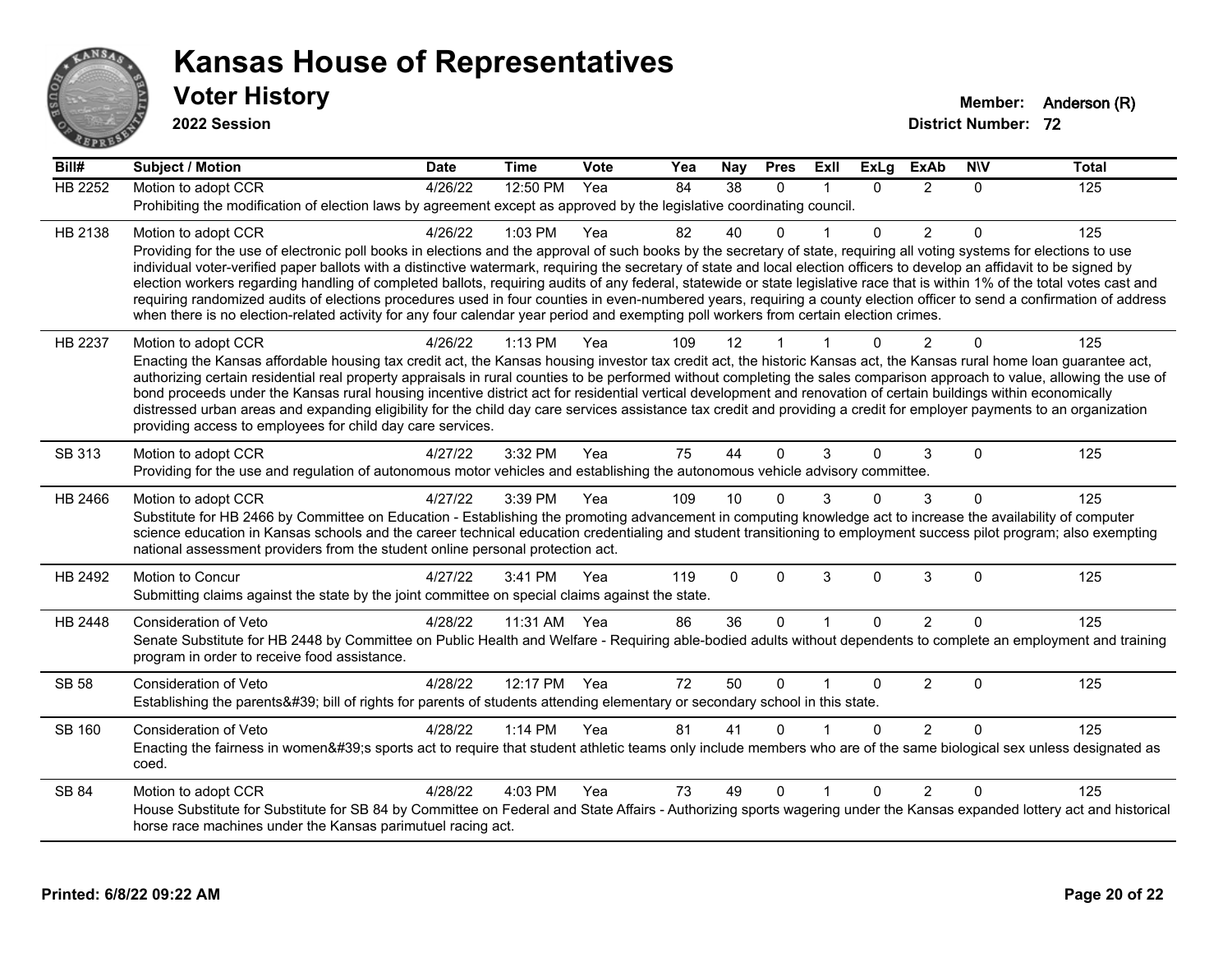

**2022 Session**

**District Number: 72 Voter History Member:** Anderson (R)

| Bill#   | <b>Subject / Motion</b>                                                                                                                                                                                                                                                                                                                                                                                                                                                                                | <b>Date</b> | <b>Time</b>  | <b>Vote</b> | Yea | Nay | <b>Pres</b> | ExIl | <b>ExLg</b> | <b>ExAb</b>    | <b>NIV</b> | <b>Total</b> |
|---------|--------------------------------------------------------------------------------------------------------------------------------------------------------------------------------------------------------------------------------------------------------------------------------------------------------------------------------------------------------------------------------------------------------------------------------------------------------------------------------------------------------|-------------|--------------|-------------|-----|-----|-------------|------|-------------|----------------|------------|--------------|
| HB 2567 | Motion to adopt CCR                                                                                                                                                                                                                                                                                                                                                                                                                                                                                    | 4/28/22     | 5:52 PM      | Yea         | 75  | 45  | $\Omega$    |      | 0           | 4              | $\Omega$   | 125          |
|         | Senate Substitute for HB 2567 by Committee on Ways and Means - Removing federal impact aid from the determination of local foundation aid in the Kansas school<br>equity and enhancement act and excluding Fort Leavenworth school district and virtual school students from the capital improvement state aid determination.                                                                                                                                                                          |             |              |             |     |     |             |      |             |                |            |              |
| SB 19   | Motion to adopt CCR<br>House Substitute for SB 19 by Committee on Energy, Utilities and Telecommunications - Implementing the 988 suicide prevention and mental health crisis hotline in                                                                                                                                                                                                                                                                                                               | 4/28/22     | 8:59 PM      | Yea         | 112 | 6   | 0           |      | 0           | 6              | $\Omega$   | 125          |
|         | Kansas.                                                                                                                                                                                                                                                                                                                                                                                                                                                                                                |             |              |             |     |     |             |      |             |                |            |              |
| SB 331  | Motion to adopt CCR<br>Updating the version of risk-based capital instructions in effect.                                                                                                                                                                                                                                                                                                                                                                                                              | 4/28/22     | $9:05$ PM    | Yea         | 91  | 26  | $\Omega$    |      | $\Omega$    | $\overline{7}$ | $\Omega$   | 125          |
|         |                                                                                                                                                                                                                                                                                                                                                                                                                                                                                                        |             |              |             |     |     |             |      |             |                |            |              |
| HB 2510 | Motion to adopt CCR                                                                                                                                                                                                                                                                                                                                                                                                                                                                                    | 4/28/22     | 9:34 PM      | Yea         | 95  | 22  | 0           |      | 0           | 7              |            | 125          |
|         | Appropriations for FY 2022, FY 2023, and FY 2024, for various state agencies; 2022 omnibus bill; authorizing certain transfers and capital improvement projects.                                                                                                                                                                                                                                                                                                                                       |             |              |             |     |     |             |      |             |                |            |              |
| HB 2106 | Sub Motion Not Adopt CCR                                                                                                                                                                                                                                                                                                                                                                                                                                                                               | 4/28/22     | 10:02 PM     | Nay         | 39  | 75  | $\Omega$    |      | 0           | 7              | 3          | 125          |
|         | Decreasing the state rate for sales and use taxes for sales of food and food ingredients and providing for the levying of taxes by cities and counties and discontinuing<br>the nonrefundable food sales tax credit.                                                                                                                                                                                                                                                                                   |             |              |             |     |     |             |      |             |                |            |              |
| HB 2106 | Motion to adopt CCR                                                                                                                                                                                                                                                                                                                                                                                                                                                                                    | 4/28/22     | 10:28 PM Yea |             | 114 | 3   | $\Omega$    |      | $\Omega$    | $\overline{7}$ | $\Omega$   | 125          |
|         | Decreasing the state rate for sales and use taxes for sales of food and food ingredients and providing for the levying of taxes by cities and counties and discontinuing<br>the nonrefundable food sales tax credit.                                                                                                                                                                                                                                                                                   |             |              |             |     |     |             |      |             |                |            |              |
| HB 2495 | <b>Motion to Concur</b>                                                                                                                                                                                                                                                                                                                                                                                                                                                                                | 4/28/22     | 10:31 PM Yea |             | 116 | 1   | $\Omega$    |      | $\Omega$    | $\overline{7}$ | $\Omega$   | 125          |
|         | Prohibiting the disclosure of personal information about a person's affiliation with an entity that is exempt from federal income taxation under section 501(c) of the<br>federal internal revenue code.                                                                                                                                                                                                                                                                                               |             |              |             |     |     |             |      |             |                |            |              |
| SB 34   | Motion to adopt CCR                                                                                                                                                                                                                                                                                                                                                                                                                                                                                    | 4/28/22     | 11:35 PM     | Yea         | 64  | 53  | $\Omega$    |      | $\Omega$    |                | $\Omega$   | 125          |
|         | Substitute for SB 34 by Committee on Federal and State Affairs - Requiring review of administrative rules and regulations every five years.                                                                                                                                                                                                                                                                                                                                                            |             |              |             |     |     |             |      |             |                |            |              |
| HB 2252 | <b>Consideration of Veto</b>                                                                                                                                                                                                                                                                                                                                                                                                                                                                           | 5/23/22     | 11:27 AM     | Yea         | 84  | 37  | 0           |      | 0           | $\overline{2}$ | -1         | 125          |
|         | Prohibiting the modification of election laws by agreement except as approved by the legislative coordinating council.                                                                                                                                                                                                                                                                                                                                                                                 |             |              |             |     |     |             |      |             |                |            |              |
| HB 2387 | <b>Consideration of Veto</b>                                                                                                                                                                                                                                                                                                                                                                                                                                                                           | 5/23/22     | 11:38 AM     | Yea         | 84  | 38  | 0           |      | $\Omega$    | $\overline{2}$ | $\Omega$   | 125          |
|         | Prohibiting the issuance of a request for proposal or entering into a new contract for the administration and provision of benefits under the medical assistance program<br>and removing the authority of the governor to prohibit attending or conducting certain religious services and worship services.                                                                                                                                                                                            |             |              |             |     |     |             |      |             |                |            |              |
| HB 2136 | Sub Mtn Not Adpt                                                                                                                                                                                                                                                                                                                                                                                                                                                                                       | 5/23/22     | 12:42 PM     | Nay         | 37  | 84  | $\Omega$    |      | $\Omega$    |                | 2          | 125          |
|         | Establishing the COVID-19 retail storefront property tax relief act to provide partial refunds to certain businesses impacted by COVID-19-related shutdowns and<br>restrictions, discontinuing the first 15 days of the month sales and compensating use tax remittance requirements for certain retailers, providing countywide retailers'<br>sales tax authority for Atchison county and delaying implementation of the exclusion of separately stated delivery charges from sales or selling price. |             |              |             |     |     |             |      |             |                |            |              |